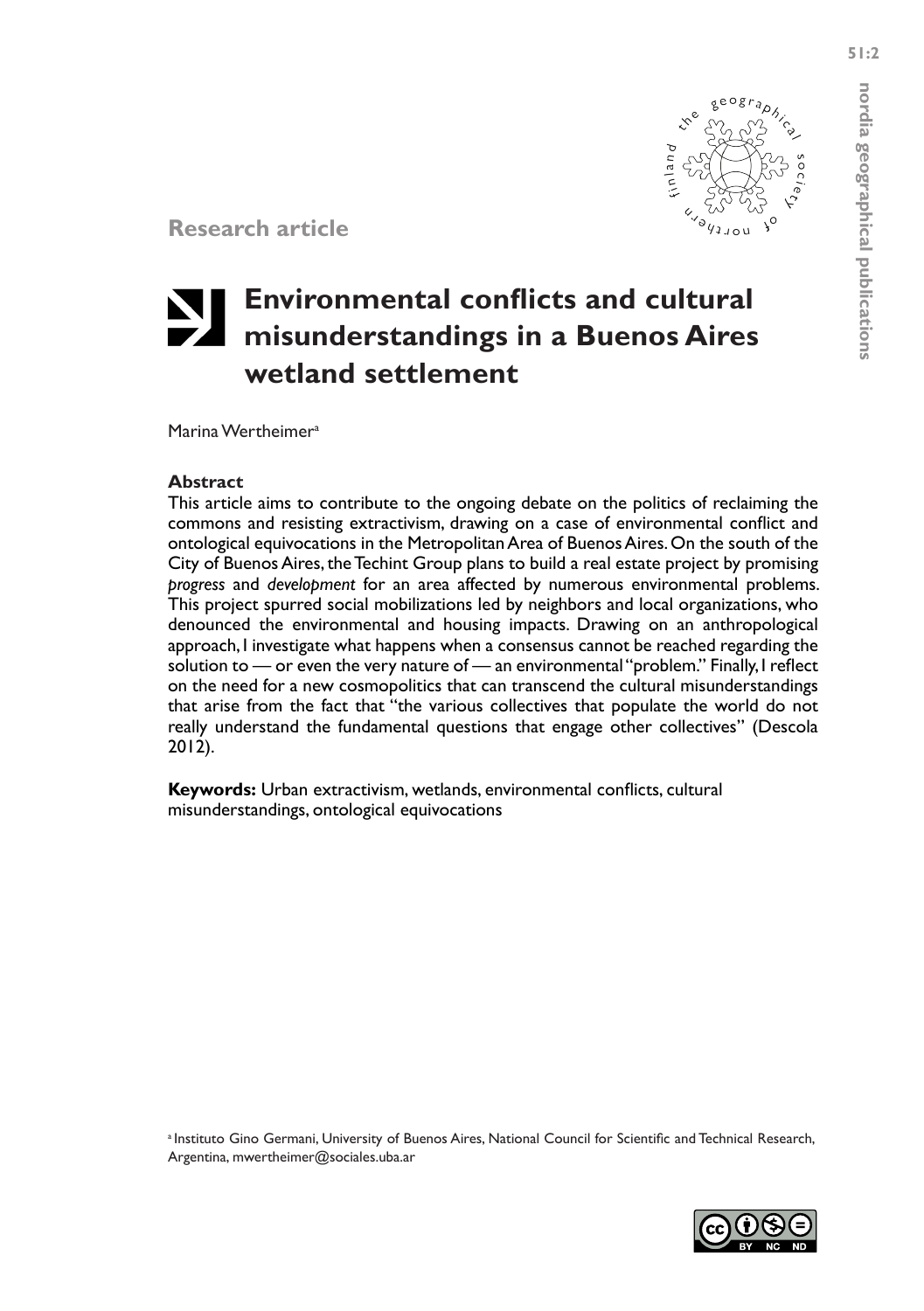# **Introduction**

This article addresses environmental conflicts in the face of urban renewal projects in coastal areas (particularly, in the south of the city) of Buenos Aires, Argentina, in the period between 2004 and 2019, as well as the various constructions around "nature" in the city. In 2004, the riverside area of Buenos Aires underwent a process of land valuation, led by Techint Group, which proposes a large-scale real estate project, Nueva Costa del Plata, in an area of a deactivated landfill. Since then, local environmentalists and social activists have mobilized against Techint Group's actions to protect the local environment, adopting a socio-environmentalist position. To oppose the development of Costa del Plata more successfully, they have been trying to establish a line of communication with the residents of a low-income settlement next to the deactivated landfill. In doing so, they hoped to build a common framework of understanding regarding the relevance of preserving the delicate wetland ecosystem. Nevertheless, this dialogue –between the collective and the residents– has yet to flourish since these different social actors have not agreed on shared demands or concerted collective action.

The methodological approach tackles social phenomena from the social actors' own perspectives, exploring the beliefs, norms, values, and conceptions of the world on which they base their practices. In addition, we adopt an interdisciplinary and sociocultural perspective (Svampa 2001; Girola 2006). Besides being a typical case of environmental conflict between powerful economic and political actors, on the one hand, and self-organized communities, on the other, this case also illustrates diverging ontologies. It allows us to reflect upon the fact that, when it comes to reclaiming the commons and resisting extractivism, a new cosmopolitics is needed, one capable of transcending cultural misunderstandings, which "result from the fact that the various collectives that populate the world do not really understand the fundamental questions that engage other collective" (Descola 2012).

The structure of the article will be as follows. In section two, I present the case study, the social and environmental characteristics of the territory where the conflict takes place, the main actors and their logics of intervention in the territory. I also offer a brief historicization of how the Bernal-Quilmes coast became a territory object of real estate valuation, previously being the "backyard" for the southern suburbs of Buenos Aires. Section three presents the main concepts to frame real estate valuation processes, urban extractivism, environmental conflicts, and cultural misunderstandings. Section four develops the main arguments with which political and private actors sought to legitimize the implementation of urban extractivism on the Bernal coast. I also present the resources and strategies used by an environmental collective to resist this process. Finally, section five focuses on the particularity of this conflict: the emergence of cultural misunderstandings when trying to forge common demands to oppose the installation of a real estate megaproject coast.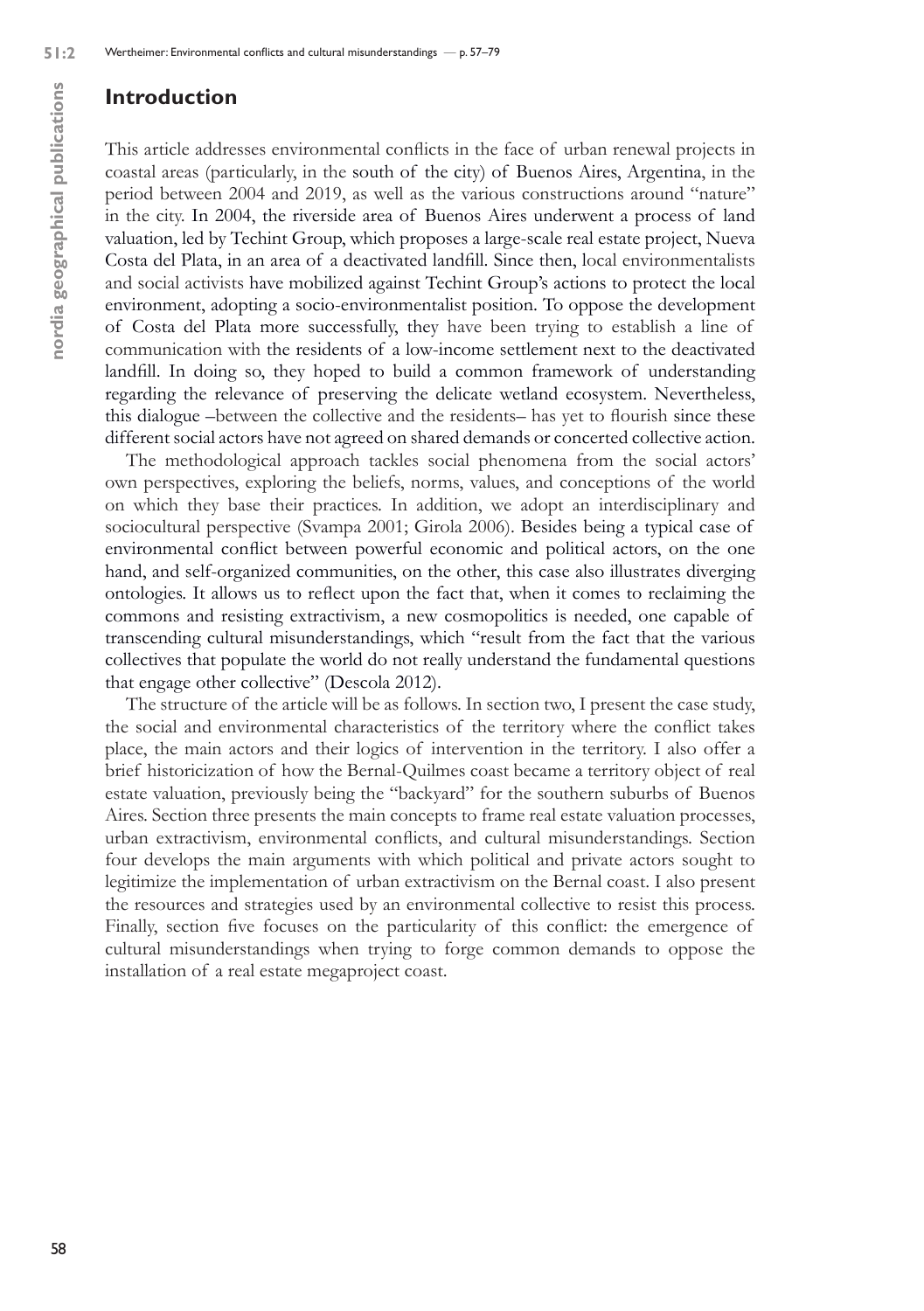

**Figure 1**. Ribera de Bernal. Source: Author, based on OpenStreetMap data.

# **Background**

# **Case study presentation: La Ribera de Bernal**

Just south of the City of Buenos Aires, along the Quilmes coastal area, stretches the low-income settlement of La Ribera de Bernal (see Figure 1). This neighborhood was originally made up of small agricultural estates and vineyards, which persevered until the 1970s while the surrounding city became more industrialized. During the last military dictatorship (1976–1983), the farmers and inhabitants of what today is the Ribera de Bernal were violently evicted to make way for what became, at that time, the largest sanitary landfill in the country: the Villa Domínico landfill, managed by the state-run Coordinación Ecológica Área Metropolitana Sociedad del Estado (CEAMSE henceforth).

Nowadays, La Ribera de Bernal is a low-income settlement repopulated by the survivors of the eviction. The neighborhood currently consists of about 120 dwellings. It is surrounded by the Buenos Aires-La Plata highway, the Río de la Plata, the (now defunct) Villa Domínico landfill, and a water treatment plant. This settlement is seated within the Selva Marginal Quilmeña*,* the southernmost manifestation of the Amazon Rainforest, which runs parallel to the Río de la Plata (Ringuelet 1955). In the 1990s, this area was declared a natural reserve. However, no budget was allocated, and no institutional mechanisms were implemented to guarantee its protection. La Ribera de Bernal stands on a wetland, a depressed, swampy, and flooded area that serves an important environmental function. Houses in this neighborhood are elevated on stilts, allowing the river water to ebb and flow freely.

Since the eviction in the 1970s, the neighborhood has largely remained on the fringes of urbanization. Unlike other informal settlements in Greater Buenos Aires, La Ribera de Bernal is not overcrowded and cramped. Instead, it is a peaceful neighborhood, covered in lush, green vegetation and foliage. Children play on dirt roads and ride horses, and according to the residents, no one locks their door at night (interview conducted in 2015). Moreover, La Ribera de Bernal has access to a large, sandy beach on the Río de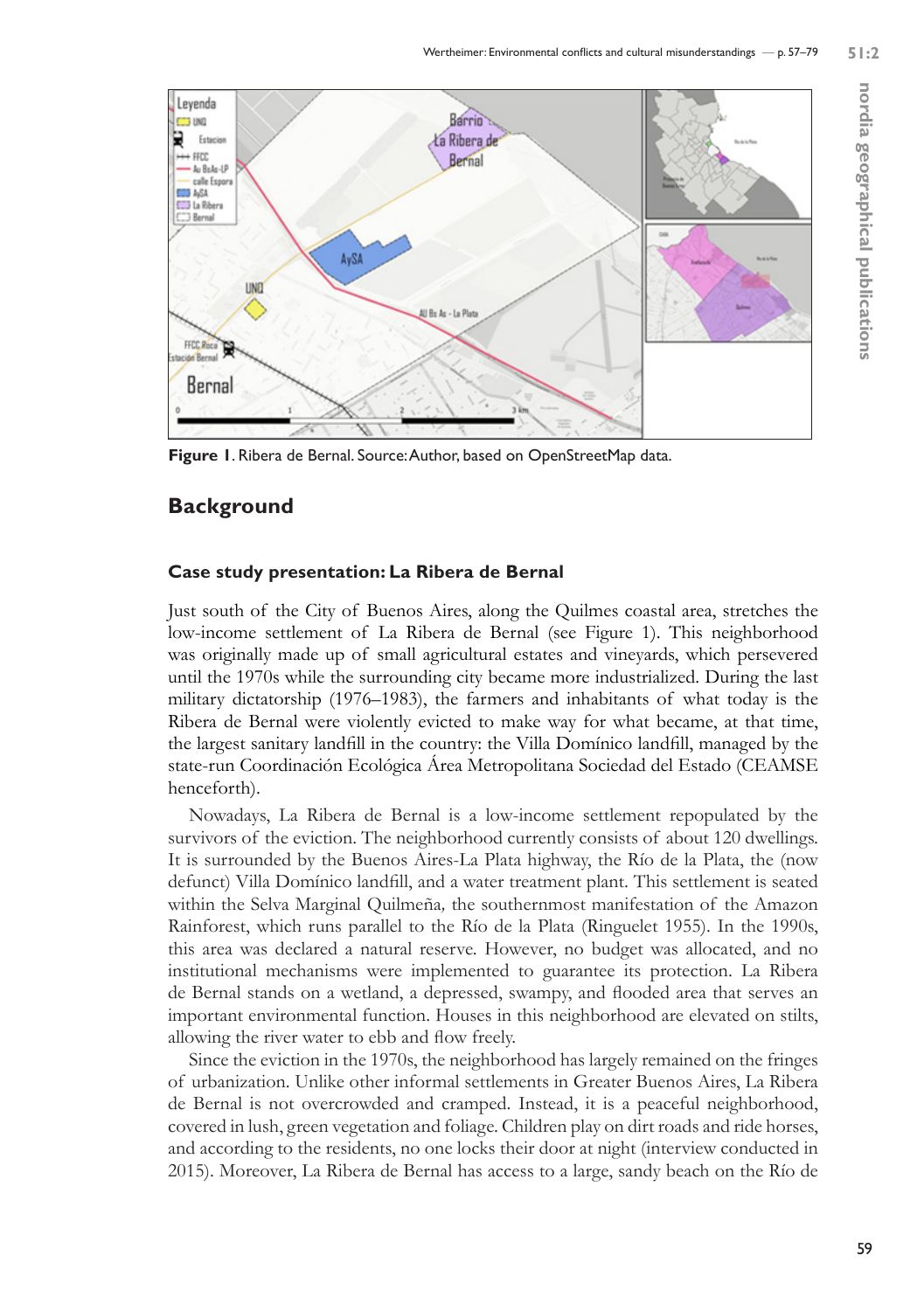la Plata coast. This is one of the few coastal landscapes along the entire Metropolitan Area that has not been tampered with or artificially replenished.

#### **The CEAMSE landfill**

The CEAMSE sanitary landfill was created in 1977 to replace waste incineration. Sanitary landfills were usually set up in wetlands, which were spoiled areas of little value according to the dominant idea of the time. By burying waste there, the land would rise by 4.5 meters, so forests and green spaces could then be planted on top. The technology behind sanitary landfills followed basic regulations for soil waterproofing, with a layer of clay and a high-density polyethylene membrane. Once the desired height was reached, the terrain was "sealed" with a two-foot layer of soil (Carré & Fernández 2013).

For the installation and management of the Villa Domínico landfill, the CEAMSE awarded the construction contract to Techint Group, a multinational conglomerate of Italian and Argentine origin. It is currently the largest engineering and construction firm in Argentina. The contract was signed in 1978, and it established a 20-year term. During this period, the company had to plant forests, lay down roads, and build recreational and sports infrastructure along the 1500 hectares of the Río de la Plata coast. Techint would receive one-third of the recovered land as payment for these services. After a series of amendments during the 1990s, the company was unburdened from these obligations. It acquired additional land – not previously affected by waste disposal but rather 230 hectares along the Río de la Plata basin, all covered by rainforest, the *Selva Marginal Quilmeña*. In 2004, after continuous protests, local organizations achieved the definitive closure of the Villa Dominico landfill, holding the CEAMSE responsible for the irreversible environmental damage. Decades of persistent waste disposal had left behind a polluted landscape, from the atmosphere to the soil, the wetlands, and the surface and groundwater.

#### **A polluted riverine ecosystem**

Two main features define and organize riverbank life. The first is the actual river. For Ribera de Bernal settlers, the river possesses an almost omnipresent and all-mighty character. It determines the stability of the dwellings and how long people can live in them. During a *sudestada*<sup>1</sup>, the river "grows"<sup>2</sup> and swells. Its waves can destroy houses and crops and put people's lives at risk. The following interview with two residents of La Ribera clearly illustrates the above:

*Respondent 1: When there was a sudestada in 2002, and we were there, I almost died. Respondent 2: Our house was taller than that one over there. You know what the river did when it grew really big? The river went nearly up to the floor and started crashing against the house, breaking the front walls and the floor. Respondent 1: The waves were huge! They reached the window and touched the ceiling! Respondent 2: And began to crack the floor. Interviewer: So what did you do? Respondent 1: I lay down and covered my head. I was so scared! I cried, and I cried, and I cried, you know? That's the truth. What can I say?*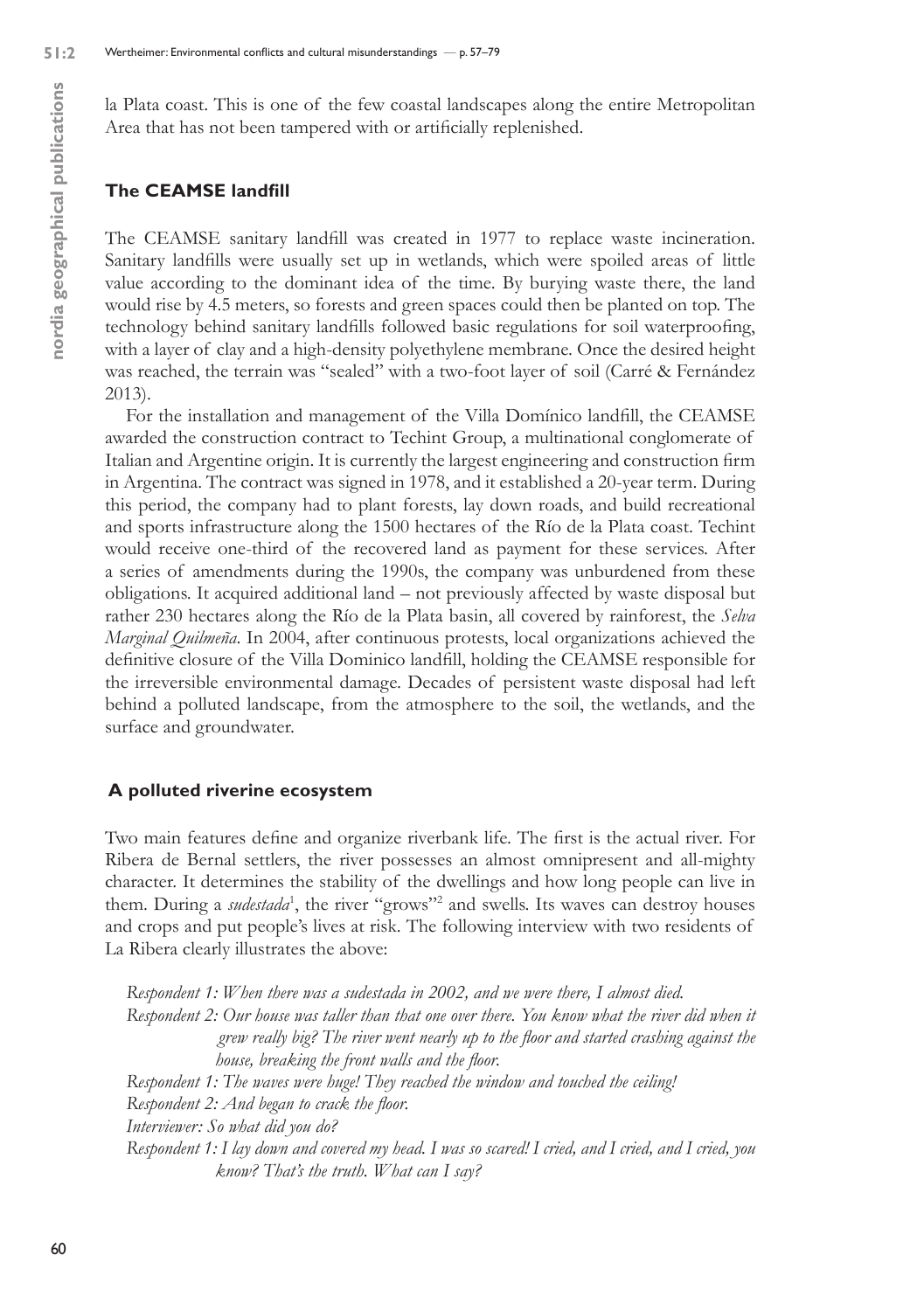*Respondent 2: And the walls began to crack. Made out of wood, they are.* 

*Interviewer: So what did you do then?* 

*Respondent 1: He was calm, I was scared.* 

*Respondent 2: Yeah, I was worried about her. As for me, I can swim. But we were going to die together. I wasn't about to run away and leave her behind—poor girl. I mean, I could have swum off, but…* 

*Interviewer: And how long were you flooded in?* 

- *Respondent 2: Not long. The river grows for maybe three or four hours, and then it drops back. But those three hours, while the river's really big, you have to hold on, you understand? And you know what else? You have the waves. They surge and break everything. And I mean everything!*
- *Respondent 1: You have to hold on for dear life. And besides, you lose all you have. We lost all* we had. After the waters rolled back, we had nothing left. Not to brew mate<sup>3</sup>, not  *even to cook (Interview conducted in 2015).*

Another Ribera de Bernal inhabitant similarly referred to the river:

*So, we went to keep this girl company, right? And I almost got sick because it was horrible seeing her like that. Her belly was big (...) It was this big. And she was in pain all through the night. And then two or three days later, she gave birth in her house. And the water kept crashing into her bed. It was incredible how the baby kicked inside of her. The water kept coming, and the baby was so happy. It didn't know any better. The girl was eight months pregnant by then. And the baby kicked, and the mother got so anxious. The contractions started that night. It must've been the water, the fright… (Interview conducted in 2016).* 

Another resident explained: "Sometimes, when we're angry with the river, we're just tired, we want to leave…" (Interview conducted in 2016). Nevertheless, this same person then affirmed: "There's no way I'm leaving the riverside!". Despite the constant threat of flash floods, no one has left the neighborhood because of them. Not even after the most severe *sudestadas*, which occur every 10 to 15 years.

In the Ribera de Bernal, life moves at the rhythm of the river tides. The river can be captivating and threatening at the same time. Riverside settlers attribute a certain human character and a given degree of *intentionality* to it. The river, they say, "floods and destroys everything." During a *sudestada*, the river "grows" and swells. Its waves can destroy houses and crops and put people's lives at risk. It "rises" and "swallows the land." Its waters "grow large," break into houses, and prevent people from leaving until they decide to fall back. The second ubiquitous feature of riverside life is waste. Since the closure of the Villa Domínico landfill, the Ribera de Bernal has become a kind of "backyard" for the southern suburbs of Buenos Aires. Trucks enter illegally to dump demolition debris and "fill in" the lower, swampy areas<sup>4</sup>. The area's proximity to the former landfill and numerous polluted rivers and groundwaters conspire to expose the settlement to various contaminants. It does not help that, when the river floods, its waters pick up the waste strewn around the city, carrying it down fluvial channels and surface runoffs that lead directly into the Río de la Plata.

When the waters recede after a *sudestada,* residents find plastic bags clinging to bushes, trees, and house fences. They also find many other plastic objects, from bottles to empty containers, flip flops, or broken toys. Each time this happens, the residents must clean up the area, which may take several days. Sometimes, however, they recycle and give a second life to these found objects. This shows the *metabolic cycle* (Swyngedouw 2006)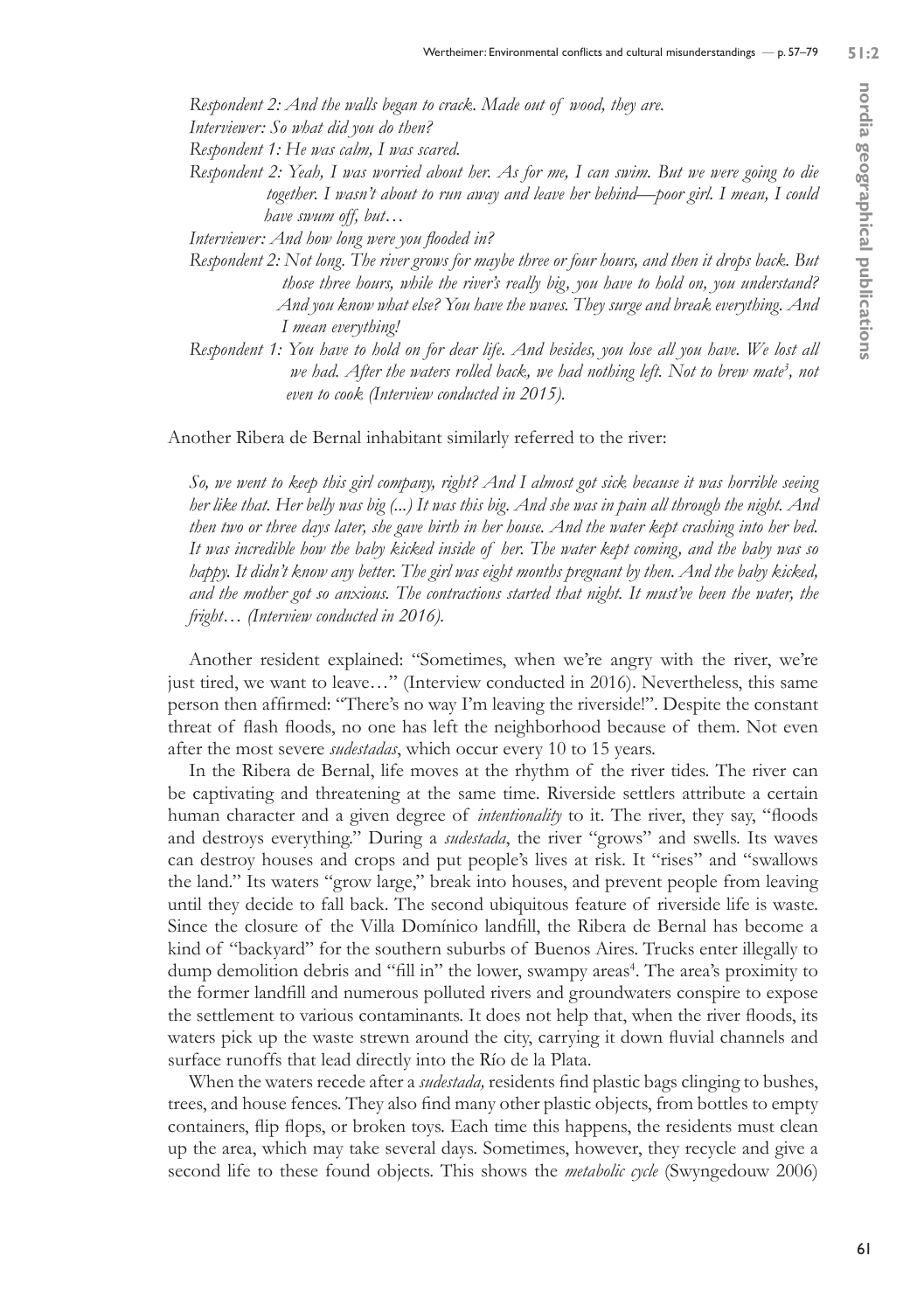

**Figure 2.** Basins of the Southern Metropolitan Area (Source: Wertheimer 2020).

of urban life: the residents of the Ribera de Bernal reuse discarded objects brought in by the river and thrown away by people from wealthier neighborhoods, places the riverside settlers may not even know about. In this "socio-environmental metabolic process" (Swyngedouw 2006: 26), the river reveals the interconnections between distant territories and the dialectical unity of urban processes. The pollution and the neglect of public spaces, rather than spontaneous occurrences, are active practices that usually precede urban renewal processes and function as a mode of legitimizing new territorial uses with a higher potential rent.

#### **A real estate project**

After thirty years of managing waste disposal at this site, Techint envisioned a real-estate venture in and around the landfill. While there was social pressure for the area to be declared a protected natural reserve, where remediation projects could be carried out, Techint Group instead began to shape the Nueva Costa del Plata project with local and provincial authorities' support, renewing territorial conflicts.

Nueva Costa del Plata is a real estate project stretching across 230 hectares of coastal land between the districts of Quilmes and Avellaneda, including the deactivated Villa Domínico landfill. Occupying an area of 1,300,000 square meters, this is reportedly the largest urban development project in Latin America — or at least, so claims its developer, Oficina Urbana (Converti & de Marco 2010). The project takes up 230 hectares, enjoying an initial 100 million US dollars investment. 70% of its surface area would be used for public parks and green spaces, while the remaining 30% would be available for residential use, commercial offices, hotels, community facilities, museums,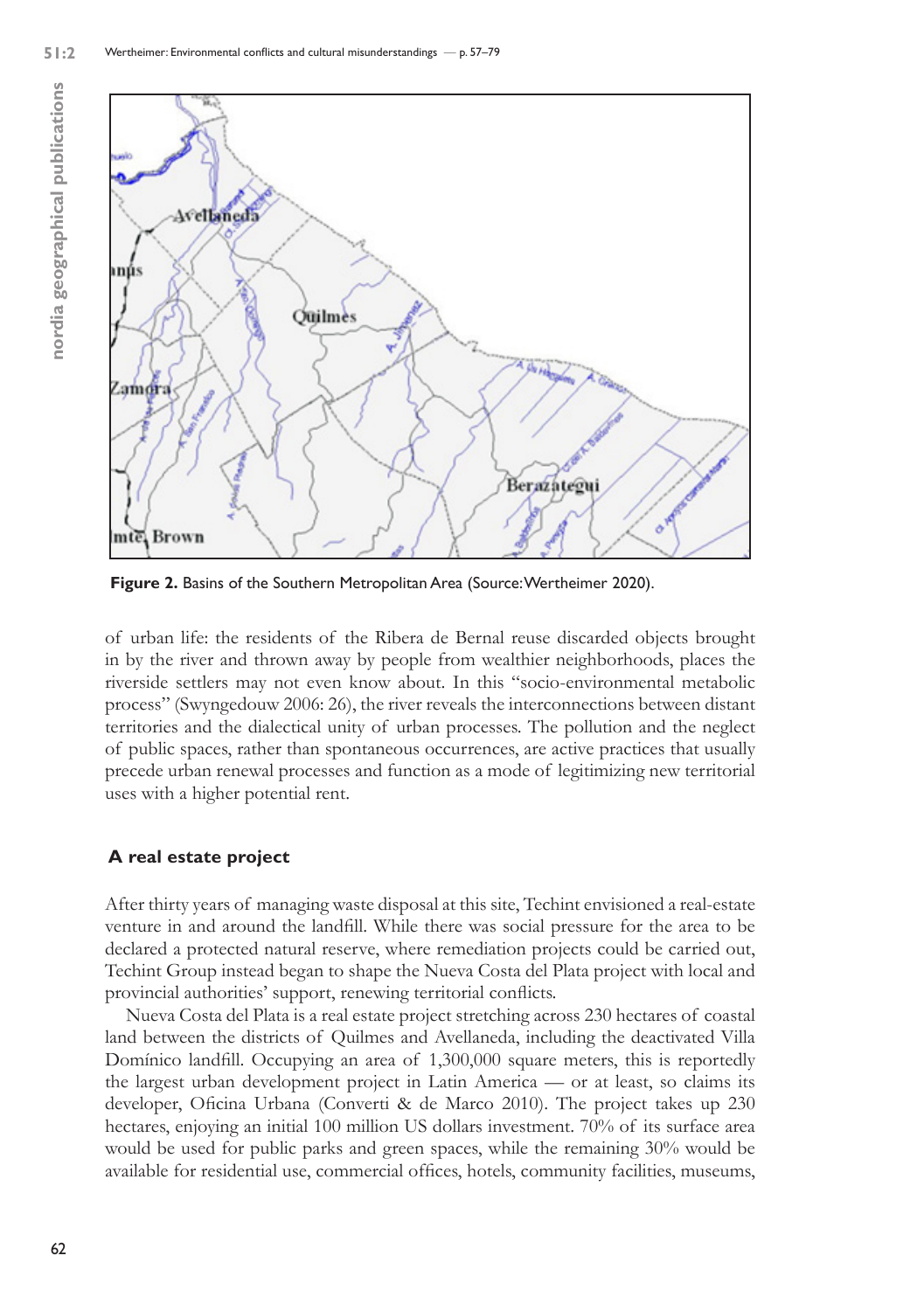cultural centers, a business and convention center, and a university. Up to 40 stories high, its buildings would house approximately 25,000 people. And as for the former landfill, it would host a large public park covering 400 hectares. In 2010, Oficina Urbana received the Best Project in America award for *Nueva Costa del Plata* project. This prize is granted by The International Property Awards, an annual architecture and urbanism competition spanning many categories, which receives submissions from all over the world (Fundación Metropolitana 2011).

# **Theoretical framework**

This section reviews different concepts that enabled the main argumentation sustained in this article. In the first place, I revised the processes of territorial transformation that affected the Metropolitan Area of Buenos Aires (AMBA henceforth), related to the reconfigurations in the accumulation regime that Argentina went through since the 1970s. Secondly, I address the emergence of the environmental question and characterize the different environmentalisms identified in the case study, including the cultural misunderstandings and ontological disagreements.

#### **Real estate megaprojects and urban extractivism**

Real estate megaprojects, such as Nueva Costa del Plata, involve major transformations to the urban fabric. During the past three decades, the urban fabric of the AMBA has undergone profound changes, following an eminently economic logic that makes vacant spaces and infrastructure the object of real estate speculation and profitability. Far from playing a passive role, the state accompanies these operations –either directly or indirectly–, thus transforming specific fragments of the city (Stone 1993; Ciccolella 1999; Pírez 2006; Herzer 2008; Cuenya 2009)

One such kind of transformation, driven by local governments and private capital, are large-scale urban projects in vacant urban areas, reshaped according to global standards. These projects are carried out through ambitious real estate operations sustained by a complex network of relationships between public administrations and private actors, endowed with a corporate decision-making mentality and a relative lack of transparency in their internal processes (Harvey 2007). Moreover, the aim of such projects is not to solve housing problems but, rather, to satisfy middle- and high-income consumers (Cuenya & Corral 2011), leading to processes of *urban extractivism.*

The notion of extractivism was first used to describe the expansion of the agricultural frontier and the extraction of primary goods, such as minerals and hydrocarbons, during the last two decades (Svampa *et al*. 2009; Gudynas 2012b; Seoane *et al*. 2013; Svampa 2017). The analysis of these processes was limited, at first, to rural spaces and indigenous territories. However, more recently, there has been a shift towards looking at such processes in cities within the category of *urban extractivism* (Svampa & Viale 2014; Reese 2017; Vásquez Duplat 2017; Viale 2017).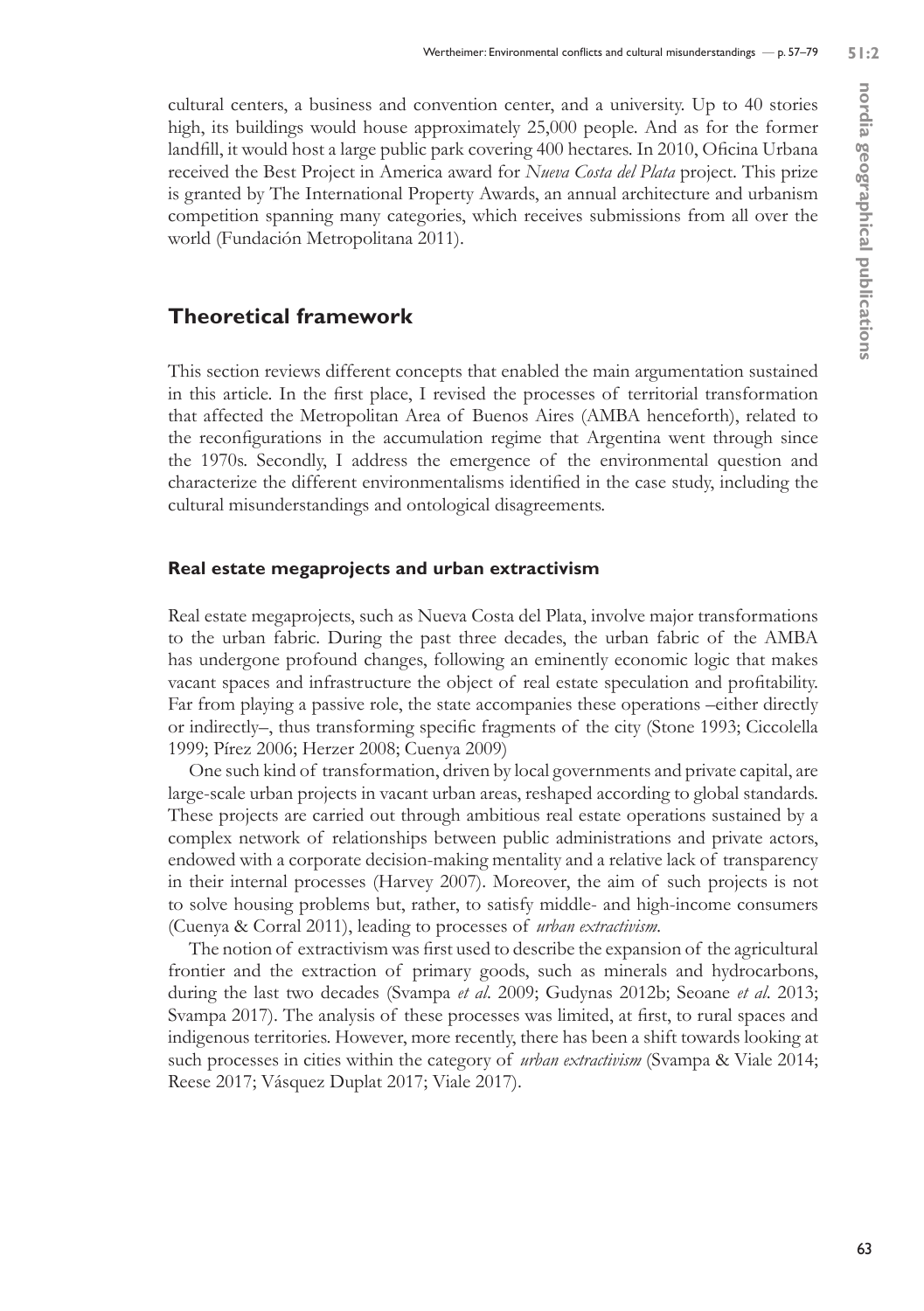### **The environmental question**

As urban and "natural" extractivism intensified in the new millennium, social conflicts emerged. Mega-mining, soy monoculture, biofuels in rural areas, and environmental degradation and real estate speculation in urban areas have turned entire territories into disputed places, mobilizing communities and giving rise to conflicts and social movements that hinge on territoriality. In this context, collective action — organized in networks of social and spatial proximity — has risen with the aim of defending the land or physical spaces (Mançano Fernandes 2005). These social conflicts constitute "environmental conflicts" when at least one party has put forth an environmental argument since no environmental conflict ever occurs "in its purest form." Therefore, when looking at any environmental strife, we must examine it from various angles and consider its protagonists' arguments (Azuela & Mussetta 2009). For Martínez-Alier (2006), "environmental conflicts" are defined by opposition to projects with territorial impact and a rejection of the cost-benefit calculations underlying such projects. These opposition movements tend to use other languages of valuation, employing noncommensurable terms to valuate concepts such as biodiversity, human rights, autonomy, the right to self-determination, and more.

The conflicts analyzed in this article are led by local organizations, which are generally involved in asymmetric power struggles (Nardacchione 2005). In this context, mobilized social actors must broaden their specific demands and present them as public issues of interest to society — or at least to a broad social group. The *environmental field* (Azuela 2006) has been a source of legitimation, in which *nature* appears as a "universalizable value" (Chateauraynaud 2010) that serves to endow actors with legitimate frameworks for action.

Environmentalism contains several currents of thought and action, making it more appropriate to refer to *multiple environmentalisms* (Gudynas 1992; Bebbington & Bebbington 2009; Martínez Alier 2009), presenting a wide spectrum of positions, suggesting different ways of understanding the relationship between the environment, society, and the market. Therefore, they imply different political projects and imaginaries (Bebbington & Bebbington 2009). The following section includes a brief outlook of the main currents of environmentalism present in the case study, focusing on cultural misunderstandings and ontological disagreements.

#### *Green marketing and ecodevelopmentism*

A set of discourses and practices suggests environmental concerns should not interfere with capital accumulation, subordinating environmental care to continuous economic growth (Harvey 1996). Green marketing practices consistently adapt nature to enable profitability and capital accumulation. To build an environmentally responsible image, green marketing disengages from the scientific evidence of "environmentallyfriendly" practices and is merely concerned with displaying a credible "green" image for consumers (O'Connor 1994). Throughout this article, I identify the practices and discourses of Grupo Techint and local governments within this current of thought.

In this case study, green marketing practices are intertwined with ecodevelopmentism, a current within environmentalism that hinges on the premise that, although economic activity produces environmental damage, it is possible — with effective controls — to make economic growth coexist with environmental care, though without questioning the precepts that led to pollution and depredation in the first place (Harvey 1996).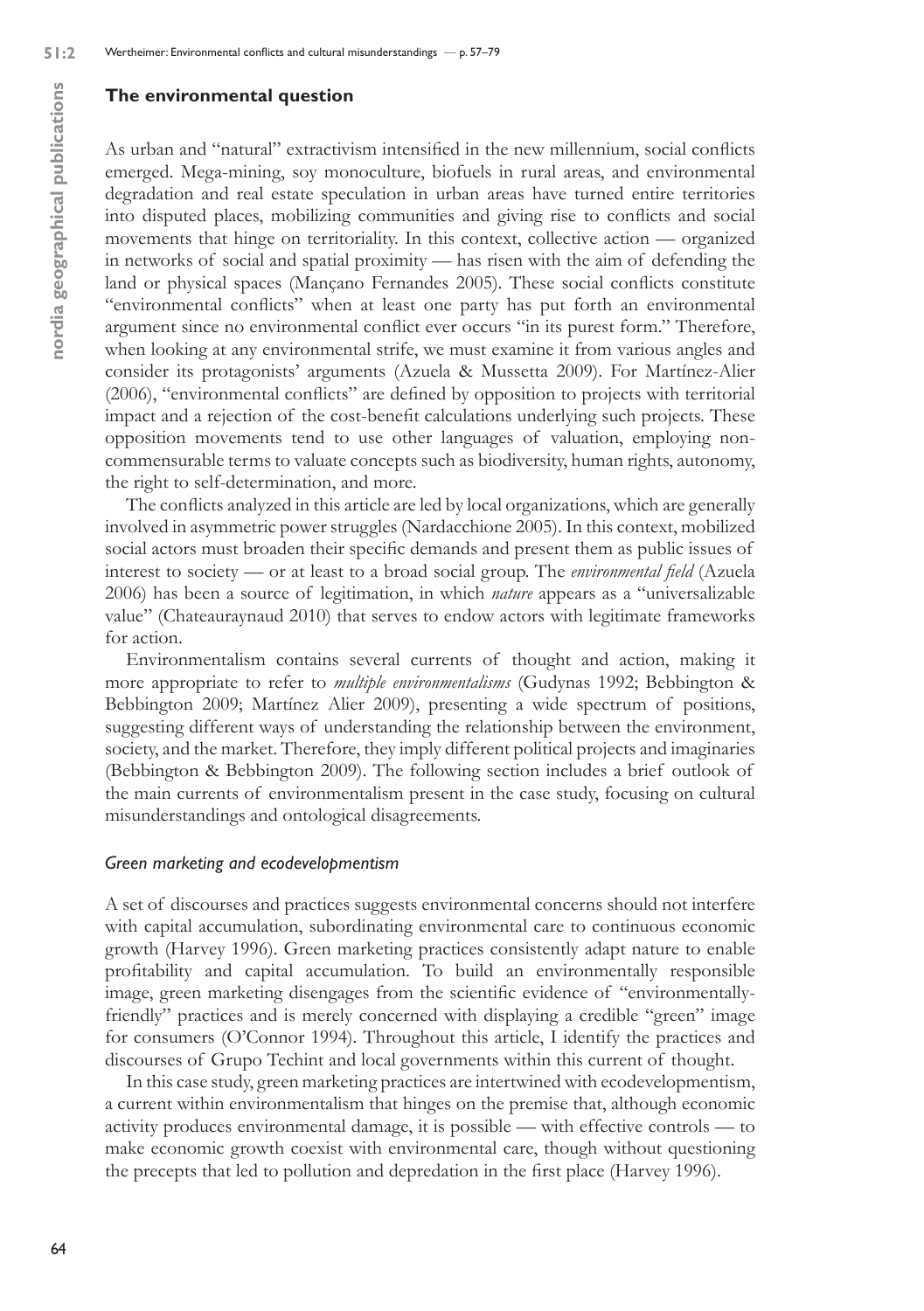Ecodevelopmentism constitutes a contemporary tangent in the concept of development, elaborated since the late 1980s. The concept of "development" which gained traction during the postwar period and was applied by the United Nations through the Regional Commissions and, especially, the Economic Commission for Latin America and the Caribbean (ECLAC) — is part of a broader belief system that posits economic growth and expansion as inevitable steps towards progress. Harkening back to Enlightenment ideas, "progress" has been understood by hegemonic state-led projects worldwide to search for better living conditions, using Western standards as the reference point (Colmegna & Matarazzo 2001; Gudynas 2012a).

Sixty years on, referring to "development" remains a strategic recourse that still enjoys much legitimacy and acceptance when promoting urban development. According to Sachs: "When someone talks about development, they really mean nothing — despite pretending to have the best intentions. Development is devoid of content, but it serves a purpose: it sanctifies any intervention in the name of a higher, more evolved objective" (Sachs 1997). Development, then, can be considered a "floating signifier" (Laclau 2005). Its vague and imprecise nature means many disparate political projects can redefine it. This ambiguity is precisely its strength: it would be difficult to find anyone opposed to the concept of development, which is why it garners support from across the ideological spectrum. Since it is a floating signifier, the very meaning of "development" is dependent on hegemonic struggles.

# *Conservationism*

Conservationism is the most well-known current within environmentalism. It is a movement that argues for protecting nature, landscapes, and living species, valuing nature in its "pristine" state. Its main proposal is to restore degraded areas and create spatial units where human presence is restricted (Reboratti 2000; Foladori 2005; Wagner 2010).

Conservationism — supported in disciplines such as ecology or conservation biology — understands nature, above all, as a collection of separate objects which, taken together, represent biodiversity. Within this current, nature constitutes a separate entity from humanity. According to Milton (2001), conservationism can be defined as the active and explicit effort to impose borders between human and non-human processes, the latter of which defines the natural.

Conservationism is a *biocentric* position, for which life on Earth has intrinsic value that is "independent of the usefulness of the non-human world for human purposes" (Naess 1992). The idea of intrinsic value holds that there are attributes independent of human beings that continue to exist even in their absence. As Trentini points out, conservationism, by reducing nature to a biological-ecological issue, obliterates the existence of divergent interests in local populations and ends up acting as a moralizing discourse that defines "what people can or cannot do" (2011: 16).

# *Socioenvironmental justice*

Finally, the type of environmentalism that defines the social organizations reclaiming the commons and resisting extractivism is identified as *socio-environmental justice* (Svampa 2008a; Acselrad *et al.* 2009; Bebbington & Bebbington 2009). The socio-environmental justice movement opposes the unequal spatial distribution of the risks, costs, and benefits of pollution and extraction. Their complaints are based on certain populations'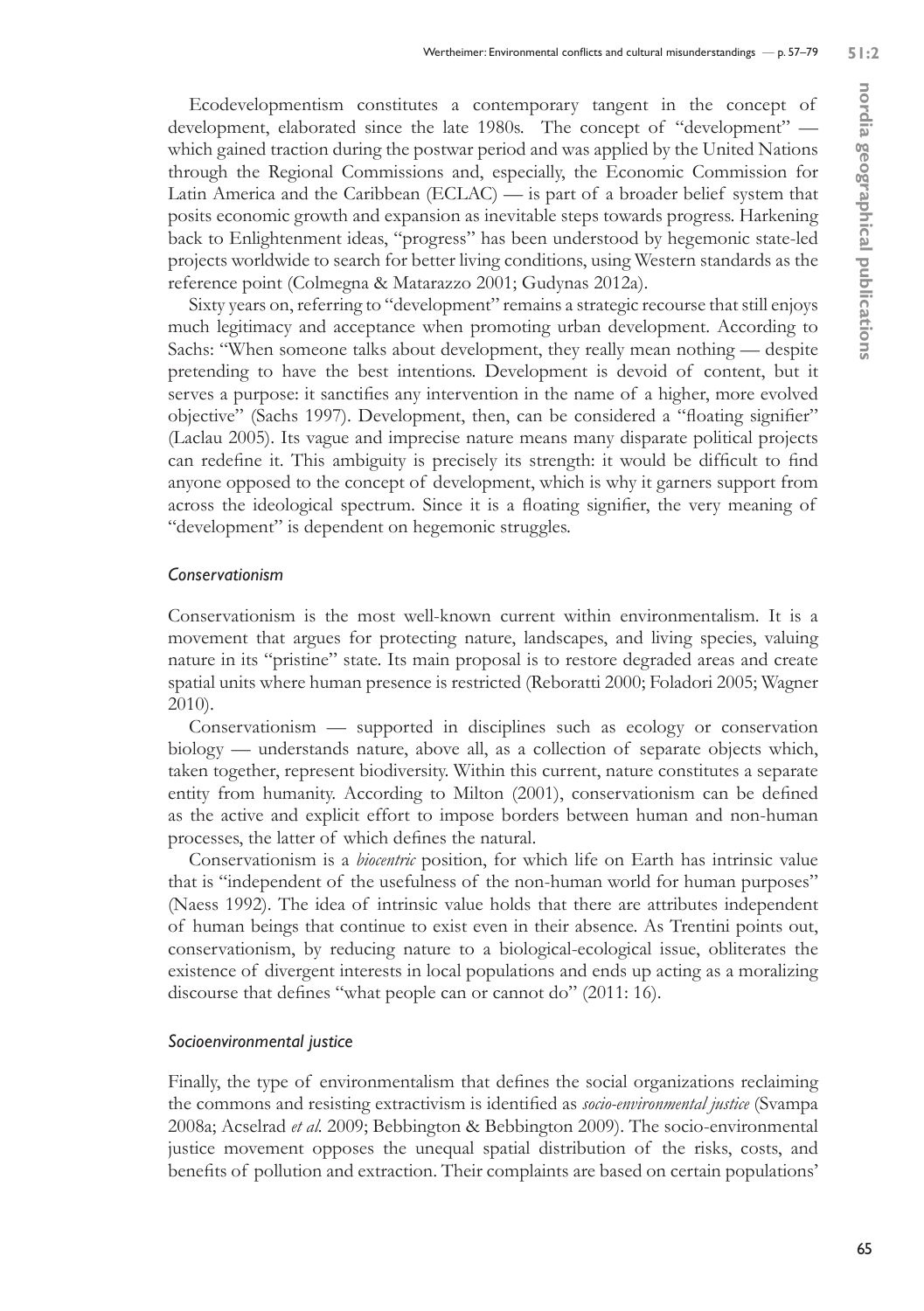greater risk due to uneven exposure to environmental contamination. The same people are usually excluded from decision-making processes (Harvey 1996). Therefore, the hardships of environmental problems acquire racial and class dimensions. This current finds its origins in the social justice and human rights movements. For this reason, it advocates "critical" environmentalism capable of integrating environmental and social struggles and defines environmental problems in terms of social justice.

#### *Cultural misunderstandings and ontological disagreements*

The above currents of environmentalism describe how the human-nature relationship is predominantly understood in the West, though alternative approaches exist. In the modern Western tradition, the dominant view of the human-nature relationship constitutes a naturalistic ontology, in which nature is an ontological domain separate from what we call culture or society. However, the ecological perspectives discussed above, even the socio-environmental approach, still overlook an important dimension to such conflicts: culture. According to Blaser, in many environmental disputes, what is at stake is not so much a misunderstanding on the management and access to "natural resources," but involves cultural — and often insurmountable — misunderstandings (Blaser 2009a; Descola 2012; Carman & González Carman 2020), regarding what things are even at stake. The actors involved "are not aware that each of them is representing (and assuming) different worlds" (Blaser 2009b).

Transcending the naturalist premise of modernity, Blaser and de la Cadena rely on the work of Stengers (2000) to advocate for the recognition of *pluriverses*, meaning radically different worlds or realities that are capable of existing without necessarily interfering with one another (Stengers 2005). For Stengers, the so-called *cosmopolitics* (Stengers 1997, 2005) can function to overcome several cultural misunderstandings. Cultural misunderstandings occur even in the modern Western world and are not limited to disagreements between "ontologically" diverse groups. As Carman points out, to this day, and throughout Western culture, we can find examples of other ways of being in the world: "the worldviews that have nurtured the experience of humanity for centuries have not completely disappeared, and they still play a role in our dispositions and schemes of perception of the world" (Carman 2017: 122).

From this conceptual starting point, I propose the notion of *cultural misunderstandings* to describe certain aspects of the relationship between Ribera de Bernal residents and the environmentalist resistance movement. The following section explores how an extractivist model was imposed on the Bernal coast, based on a public-private partnership between the local government and the Techint group. The main supporting arguments employed by these actors are presented. I also reconstruct the resources and strategies adopted by a local group to oppose the installation of Nueva Costa del Plata, mainly through arguments and environmental practices close to socio-environmental justice, which increasingly veered towards a conservationist position. Finally, in section 5, I examine how this conservationist position ended up preventing any possibility of reaching common ground with La Ribera de Bernal's settlers and produced cultural misunderstandings.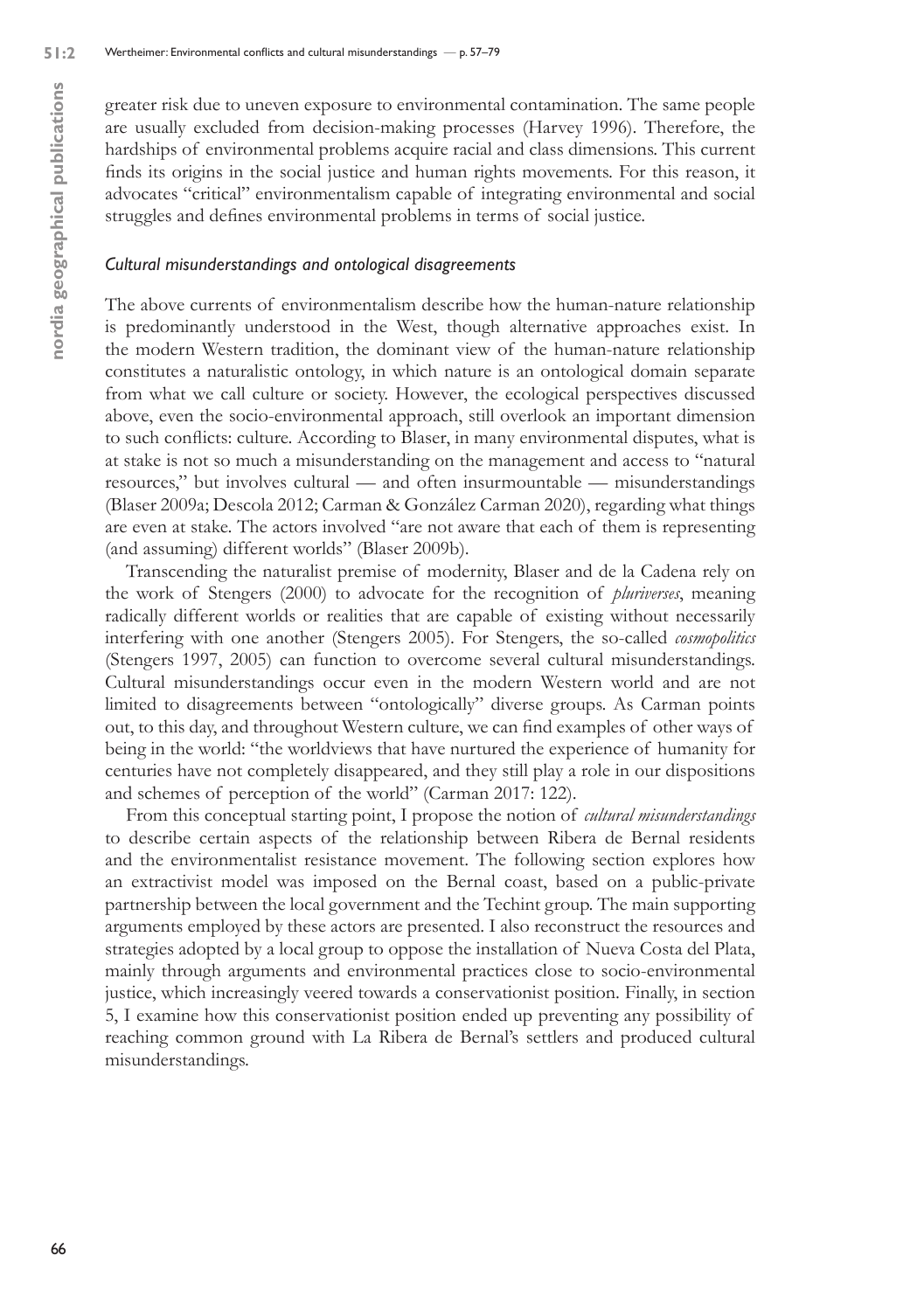# **Results**

# *Progress* **and** *development* **as forms of entrepreneurialism and urban extractivism**

Government decisions are not fixed or predetermined but are guided by what can be considered "achievable" goals. In this sense, for the local governments, Techint Group's *Nueva Costa del Plata* project represented a viable answer to the question of what to do about the deactivated landfill and its surrounding areas. The authorities found, in this proposal, a real estate project with a pre-designed, self-financing urban program, which might give an economic boost and attract an influx of new inhabitants with greater purchasing power (meaning more tax potential and higher budgets for local government). In addition, the *Nueva Costa del Plata* plan would beautify the riverside area and promote public use of hitherto-inaccessible land. All these factors eventually led to the formation of a *public-private partnership* (Stone 1993; Harvey 2007) between local governments and Techint Group, that exploited the riverside territory as a kind of *territorial capital* (Caravaca & González 2009).

Furthermore, real estate projects like this appear to function not necessarily to assuage housing concerns but rather as places where value can be stored (Guevara 2015) or as financial assets (Barenboim 2010). This deepening relationship between financial markets and real estate leads to *urban extractivism*, following the process started in the 1990s within the City of Buenos Aires. Therefore, urban land becomes a financial instrument since its price grows increasingly detached from the "real" economy and determined, in large part, by the oscillations of rent and property values determined by the financial market (Reese 2017).

To argue in favor of Nueva Costa del Plata, Techint Group and local authorities advanced the following points: the project would (a) facilitate public access to the river, (b) contribute to local development, and (c) help protect the environment. They were deployed, in this case, by promoters of real estate development — and even detractors of the project — to defend their positions. However, it is worth noting that these arguments are not merely rhetorical flourishes. Projects like Costa del Plata can indeed generate incentives and economic opportunities, attracting investments, spurring job creation, and increasing income through the influx of high-income residents. The problem, as Boltanski and Chiapello (2002) point out, is that the ethics of profit and unlimited accumulation cannot justify themselves and need additional "moral support".

#### *Facilitate public access to the river*

As the popular saying goes, Buenos Aires was built "with its back to the river." Even today, due to all the urban barriers standing in the way, it can be difficult for the city's inhabitants to access the Río de la Plata's shores. Since the 1980s, different local administrations have attempted to recover these coastal areas. Silvestri (2011) argues these actions mean to counteract the experience of the last military dictatorship, promoting public openness against authoritarian urbanism. For the past few decades, the recovery of public space has therefore been a prominent issue on the urban agenda, becoming a unifying idea bringing many other concerns into its orbit — chiefly, political democracy.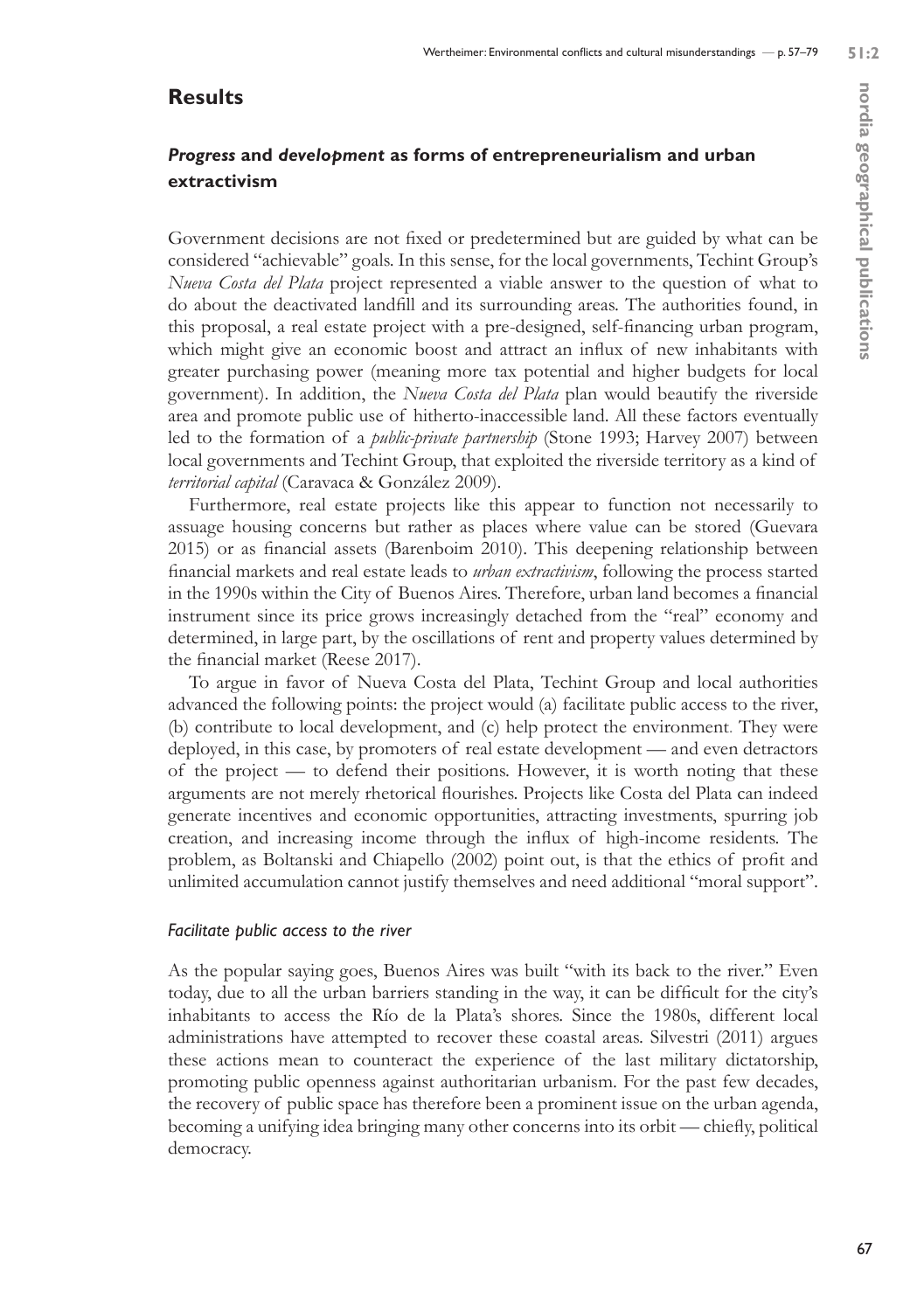The will to "recover" urban public spaces — among them coasts and waterfronts as sites for the practice of democracy continues to this day. And in the southern districts of Greater Buenos Aires, this recovery process is linked to the overhaul of an older model of territorial management, perceived as violent and authoritarian, and inherited from the military dictatorship. This matter of "recovering" access to the river shore, as well as the creation of numerous public spaces and parks, are all strongly emphasized in the Nueva Costa del Plata project. Whenever possible, Oficina Urbana representatives call attention to the fact that only 25% of the land under discussion would be occupied by new buildings and constructions, with 75% remaining as public space.

### *Development and progress*

Local authorities and project developers appealed to the twin notions of *development*  and *progress* to legitimize the real estate project. Even sixty years after the first debates, referring to "development" remains a strategic recourse that still enjoys a great deal of legitimacy and acceptance when promoting urban development, as was the case with Nueva Costa del Plata. Development, as we argued, can be considered as a "floating signifier" (Laclau 2005), and it's very meaning depends on the result of hegemonic struggles:

*With Nueva Costa del Plata, we've managed to reorient private investment to proceed with a development project that will allow society to benefit from growth that moves forward, not backward. (...) This project will make us proud of being residents of Avellaneda, letting us enjoy the same urban and environmental infrastructure found in the most developed cities in the world (Techint Group representative, audio transcript of the November 26, 2008, Public Hearing: Nueva Costa del Plata Project).*

No public official or representative of Techint Group ever mentioned how the project would affect Ribera de Bernal's inhabitants and whether they would benefit from this sort of *development*.

#### *A green project*

Beyond facilitating access to the river and encouraging development, another factor used to promote the Nueva Costa del Plata was its environmental impact. The project's supporters stressed the need to intervene in and "improve" the natural landscape of Quilmes and Avellaneda. In their arguments in favor of Nueva Costa del Plata, the project's promoters conceptualized nature as a fragile, threatened entity that needs protection. The underlying idea was that "corrective" interventions were therefore necessary. And a well-designed, properly planned intervention could, under this view, transform a polluted site into a "pleasant environment". In short, the argument was that, through design, planning, and intervention, guided by dominant aesthetic principles, it was possible to rearrange the coastal landscape and hide its more unsavory aspects, such as mud or pollution, to impose an "intact" image of nature. Physical interventions, then, could transform a polluted natural area into a dreamlike paradise:

*When the project reflects our vision for it, it generates iconic images. And in these images, what we see most clearly are public spaces. The areas we're concerned about — the rainforest, the riverbank, the river itself, pools recovered as water mirrors — are turned into places where communities can*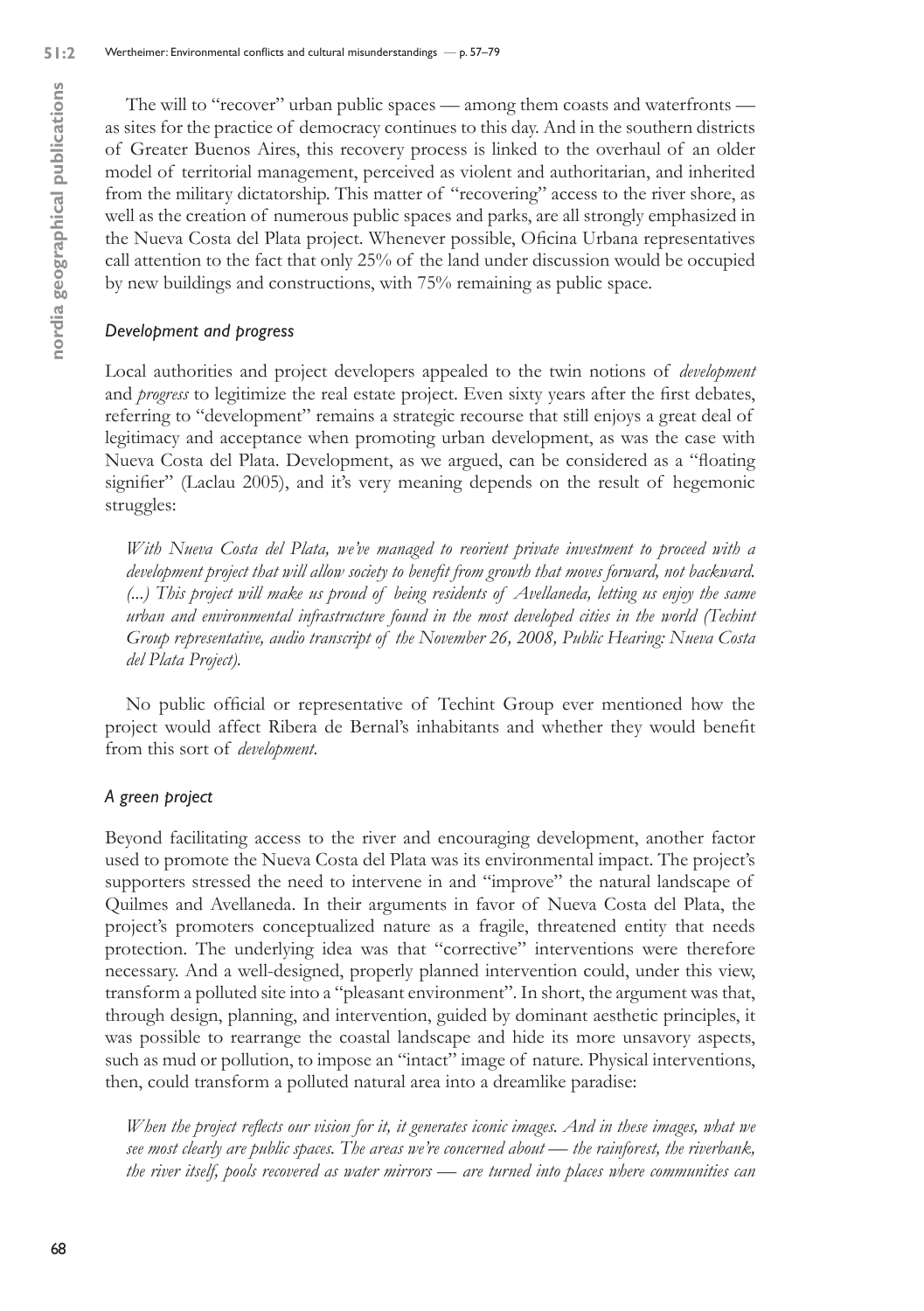*come together, places that retain their identity and allow social gatherings, places that are the stuff of dreams (Techint Group representative, audio transcript of the November 26, 2008, Public Hearing: Nueva Costa del Plata Project).*

Certain features of the riverside ecosystem (the rainforest and the view of the river and so-called "water mirrors") acquire, in the context of this project, a *patrimonial* status. The project's architects and designers mean to "rescue" these features from an environment they consider degraded. By turning this environment into a more pleasant place in the public imagination, these features can then be reincorporated as ornaments for aesthetic pleasure. Thus, nature can be domesticated, technified, and transformed into an attractive landscape for future Nueva Costa del Plata homebuyers and consumers.

Techint's representatives and the professionals involved in the Nueva Costa del Plata project view the relationship between nature and economic activity (or between nature and human beings) from the point of view of g*reen marketing and ecodevelopmentism*. Then, the Nueva Costa del Plata project seeks to add value to a polluted environment and transform it into a new source of economic dynamism. Nature, in this case, acts as a "reservoir of resources" (O'Connor 1994), used by Techint to obtain additional profits.

### **Opposition**

In 2011, the authorities of Quilmes and Avellaneda gave the necessary approvals to begin building the Nueva Costa del Plata project. This inspired a neighborhood resistance movement – that for privacy reasons we will call "The Local Assembly" (TLA henceforth). Most TLA members came from neighborhoods adjacent to the Ribera de Bernal. They represented a wide range of socioeconomic backgrounds and ages, from 18- to 75-years old. Most could be characterized as middle-class (being journalists, teachers, students, engineers, biologists, and lawyers), although lower-class participants (including construction workers, homemakers, and unemployed people) were also among their ranks. This follows the trend of protest movements shaping political formats not based on class (Cohen 1985; Schuster 2005).

TLA's primary objective was coordinating actions to prevent the construction of the Nueva Costa del Plata project and, thus, guarantee the preservation of the local ecosystem — the wetland and the rainforest — while denouncing the constant filling-in and clearing of the area. TLA members defined their movement as socio-environmental and decried the environmental and social effects of urban planning on the river shore. In a press release, they communicated their central demands:

- Wetlands are among the most productive ecosystems on the planet.
- They are a fabulous reservoir of biodiversity, oxygen, and freshwater.
- They regulate the rising and falling of water, mitigate floods, and refill aquifers.
- They preserve water quality by retaining pollutants by transforming and transporting sediments and nutrients.
- The Ribera de Bernal neighborhood has resisted eviction for over 60 years.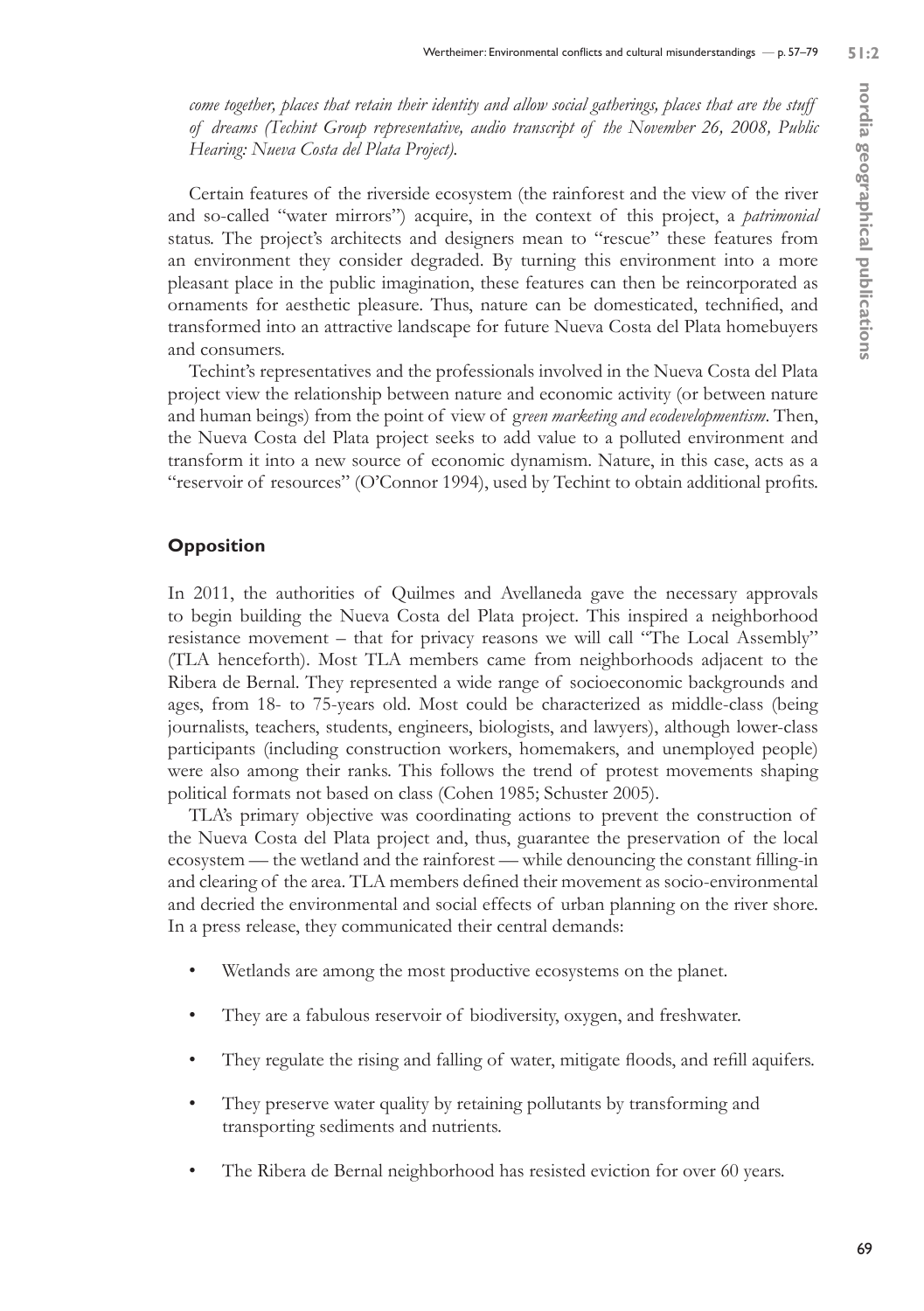- Its inhabitants have the right to preserve their homes and demand decent social conditions for their neighborhood and families. We cannot allow the government to privatize our neighborhood and our coast.
- WE DEMAND THE PROTECTION OF THE NATURAL RESERVE! (TLA blog 2011b).

This marked an attempt to give the community a more autonomous, critical role in the decision-making process regarding their territory. This follows from the rejection of the traditional bonds of political representation, inspired by an "anti-bureaucratic" sentiment that tends to "see everything as legitimate when it comes from the citizens and as suspicious when it comes from the public administration" (Azuela 2006).

One of the main characteristics of TLA — which is shared by other social movements that emerged after the 2001 crisis in Argentina — was its constant public protests, as its members sought to voice their demands in public spaces. Indeed, TLA's early period was marked by a strong propensity for direct action. They held meetings to communicate their message. They hosted festivals and art workshops. They organized walks down the coast, with the motto: "Know it to defend it." During these walks, they summoned nearby residents and the general public to visit where the *Nueva Costa del Plata* was being built: the Ribera de Bernal settlement, the Selva Marginal Quilmeña rainforest, the wetlands, and the outer perimeter of the former CEAMSE landfill.

"For someone to defend something, they first have to know about it. And that's what these walks allow because they show people how nature works and what's being threatened," said one TLA's member (Lavaca 2013). The most crowded of these walks attracted around 70 people, mostly from adjacent neighborhoods. During these three-hour strolls, visitors could discover the "green lung" of the Quilmes and Avellaneda districts and briefly forget about their routine and urban life. However, the actual residents of the neglected, low-income Ribera de Bernal never attended any of these walks. Instead, they would look on with surprise at these strangers from nearby middle-class neighborhoods.

TLA integrated itself into both national and regional socio-environmental networks. This gave its members a shared framework for understanding diverse environmental and territorial issues in and outside Argentina, lending a certain "unity" to struggles that would otherwise have seemed unrelated and isolated. This, in turn, provided shared frameworks for action (Cefaï 2008). Thus, TLA members framed local issues as part of a broader socio-territorial process — namely, the elitization of the Buenos Aires riverbanks, as the local manifestation of a regional mechanism in which investment capital commodifies natural resources and common areas.

According to TLA, there are significant similarities between real estate speculation in urban areas and capitalist expansion in rural contexts (echoing, through this argument, the notions of *extractivism* and *urban extractivism*)*.* TLA challenged the "productivist" view of nature and territory, stating it would be impossible to prevent the impact of 25,000 new homes and 40-story buildings on the unique ecosystem of the rainforest and the wetlands. As another TLA member put it:

*[Techint] are falling into a contradiction: they say they want to protect the environment, but they're occupying, mutilating, and deforesting fifty-four hectares of rainforest, declared of interest by UNESCO. So, they're mutilating the rainforest, and they're going to extract four million cubic meters of material from the river and dump it onto the wetland to raise the ground level (TLA*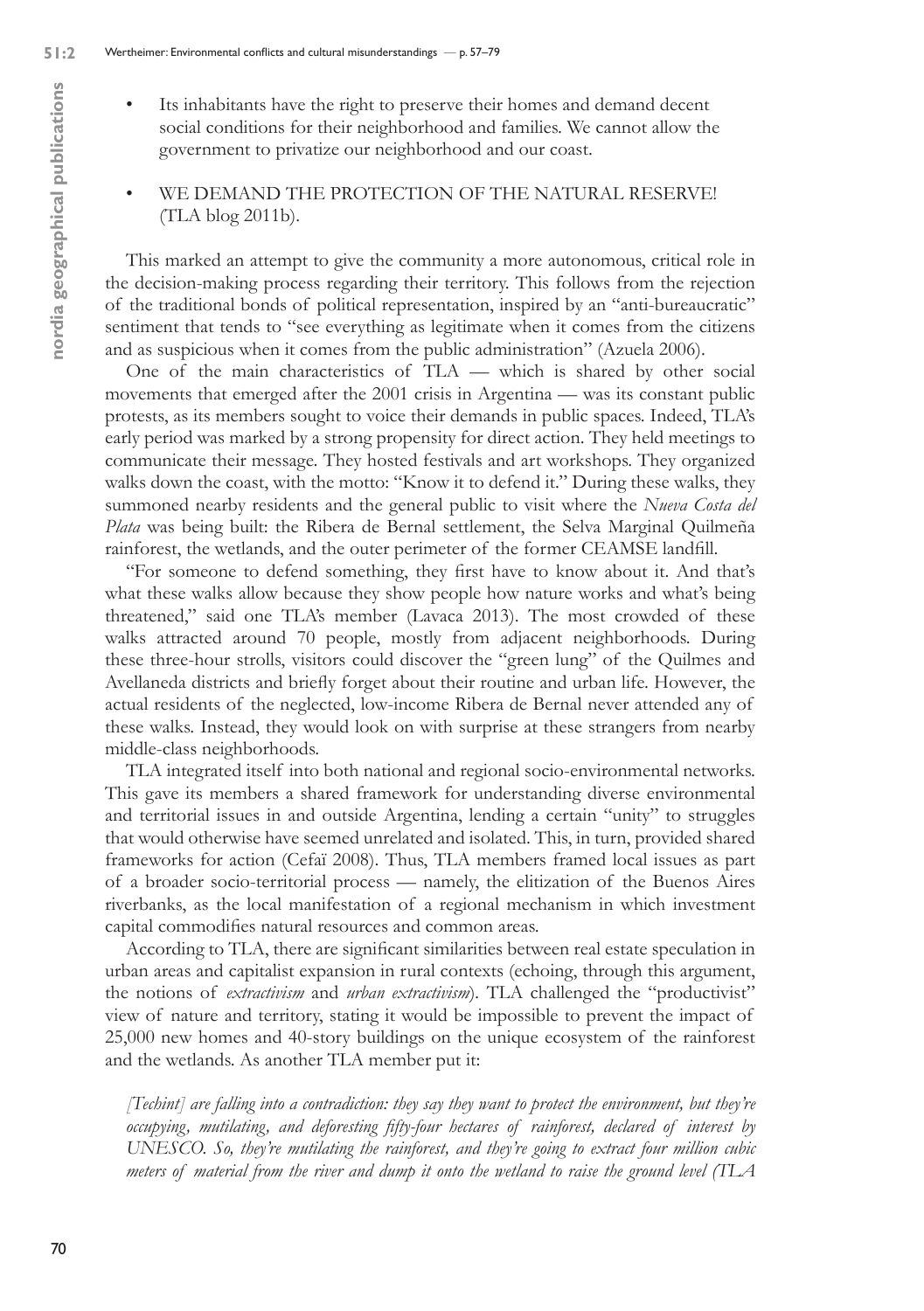*member, Audio Transcription of Public Hearing, November 26, 2008: Nueva Costa del Plata Project)*

In 2012, TLA filed a protective lawsuit (an *amparo*) to stop the construction of Nueva Costa del Plata, which had gotten underway that year with trees being cleared and land being removed. This action was justified based on (1) citizens' right to public participation in decisions regarding their territory and (2) the obligation to carry out Environmental Impact Assessments as established by Argentina's *Ley General del Ambiente* No. 25,675 (General Environmental Law, LGA). According to the case, neither legal concept had been respected when Techint began work on the Nueva Costa del Plata project. However, the lawsuit's main argument was that both the local authorities and Techint Group breached the *Ley Nacional de Bosques* No. 26,331 (National Forest Law, LBN), which establishes a foundation for environmental protection within Argentina. The *amparo* found, in the letter of this law, its central arguments as it requested the cessation and reconstitution of all environmental damage caused by Costa del Plata. As stated in the lawsuit, this urban project would destroy the rainforest, the disappearance of the wetlands, the loss of the native flora, and severe consequences for the coastal areas, including erosion and flooding. Consequently, the court validated the *amparo* and, for many years, the real estate project was put on hold.

An interesting effect of this precautionary measure — and of its assertion that the rainforest needed guaranteed protections — was how it shifted TLA arguments. Of all the angles an environmental issue may be approached from, the lawsuit fixated on the need to *conserve* an endangered ecosystem, highlighting this over other potential topics (such as, for instance, the right to housing). This emphasis — and its court support gradually simplified the environmental conflict. TLA focused explicitly on the defense of the rainforest and the wetland (out of many topics open to discussion) and thus adopted an increasingly *conservationist* position.

The protesters, then, adopted the forms and language imposed by the dominant order (through laws and scientific tradition). They did this, consciously or not, to increase their chances of being heard. Their arguments were supported by legal frameworks and primarily scientific language, historically defined as epistemologically valid (Nygren 1999). TLA members appealed to "experts" to legitimize their claims. And they increasingly deployed "expert" language concerning wetland conservation. For example, they denounced the Nueva Costa del Plata project for its direct impact on already urbanized areas west of the Buenos Aires - La Plata highway. Furthermore, according to TLA, when the Río de la Plata rises, the wetlands function as buffer zones, containing the water runoff from urbanized areas upstream. They argue that the preservation of the wetlands is crucial in preventing floods. Using a physiological metaphor, they explain, "The wetlands are like an immense kidney that filters all the polluted water we send to it" (TLA member, interview conducted in 2015).

Moreover, besides its valuable functions for society, the wetlands and the Selva Marginal Quilmeña — for TLA members — had *intrinsic value* (beyond its social utility). They, therefore, adopted an increasingly *conservationist* position. TLA members, then, embraced this scientific language in their protection of the riverside environment, wielding it as a tool to contest the arguments of the local government and Techint Group, their rivals in the dispute. However, this linguistic and rhetorical choice prevented any possibility of reaching common ground with La Ribera de Bernal's settlers.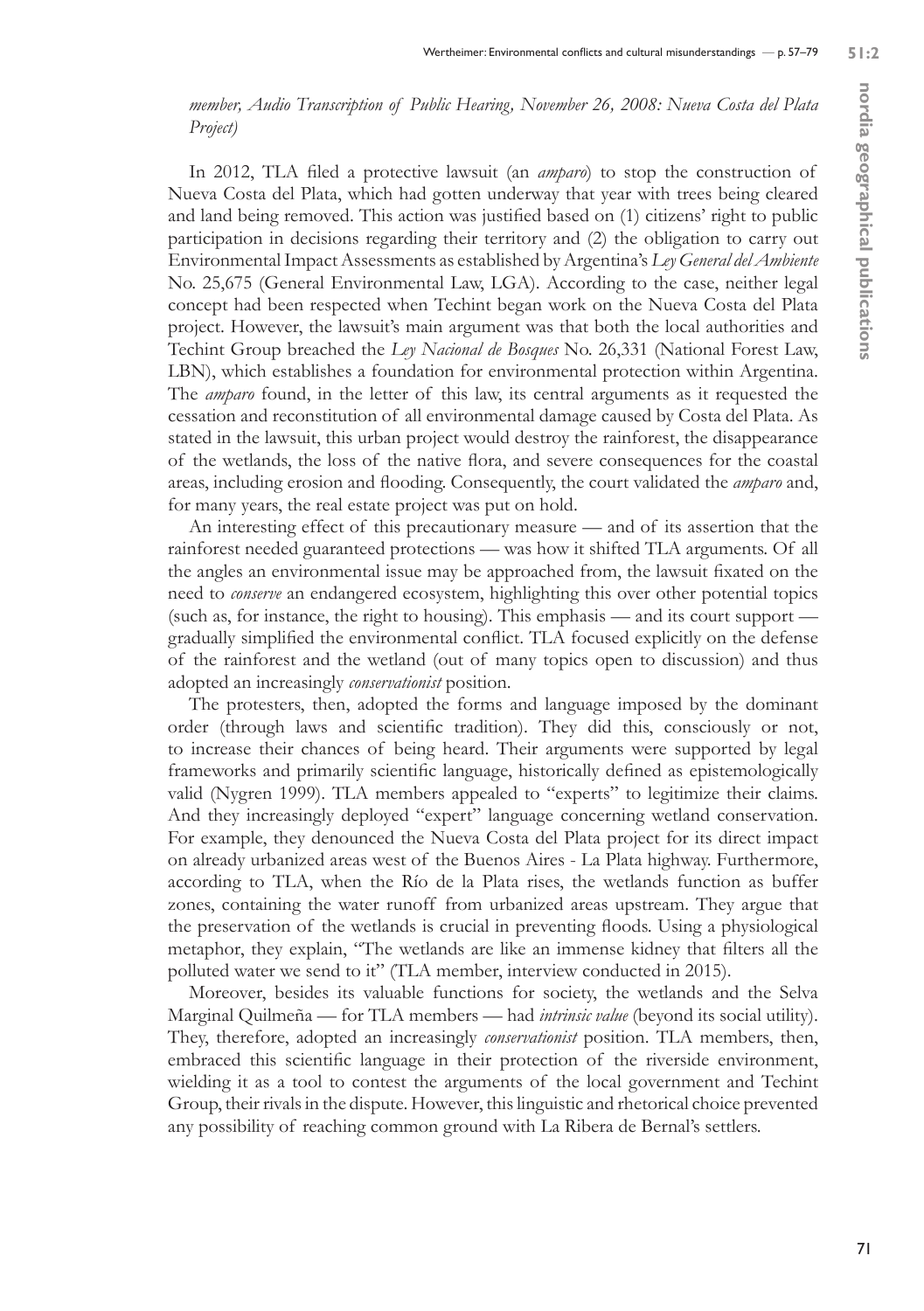# **Discussion: cultural misunderstandings in the Ribera de Bernal: land to live — or an environment to protect?**

For the inhabitants of La Ribera de Bernal, the conflict around the Nueva Costa del Plata project was only one in a long list of daily problems and uncertainties. From their point of view, the broader concerns and issues being tackled by TLA members in their confrontation with businesspeople and government authorities were of little relevance.

When the project got underway, the middle-class residents of nearby neighborhoods banded together to form a unified "us," conscious of its group interests and motivated to organize collective action to halt the destruction of the riverside environment. Meanwhile, for the residents of La Ribera de Bernal, the threat posed by the Techint Group was primarily a *housing* problem, calling into question the continuation of their way of life. For them, the specter of eviction was nothing new, as it was for the protesters confronting Techint Group. Indeed, for the inhabitants of La Ribera, the risk of eviction dates to the very foundation of their settlement, which survived removal following the installation of the CEAMSE landfill in the 70s. As an old-time neighborhood resident mentions: "When I was 3, 4 years old, Techint already wanted this land. Now I'm 54, and Techint hasn't gotten a thing." Thus, the possibility of being forced out by the real estate project did not surprise or stir La Ribera's residents — at least, not more than usual.

Other settlers said "someone from Techint" assured them the construction of the real estate project — or what the settlers considered a "gated community" — would not affect their livelihood. "Techint told us they wouldn't touch the neighborhood. They weren't going to harm us at all. On the contrary, they might've even… brought a lot of improvements" (Extract of an interview conducted in 2016). Many residents found the idea of installing a "gated community" quite suggestive. They aspired to indirectly benefit from *progress* and from the investments the state had never made:

#### *Interviewer: Do you think the construction of Nueva Costa del Plata will harm you?*

*Respondent: Sure… But maybe… Look, the truth is, I think it'll be a good thing. They'll try to take care of this place. Wherever you have people with money, they look after everything. So, they'll*  look after this place, make it better (Extract of an interview conducted in 2015).

Most riverside inhabitants have, over the years, developed coping strategies to deal with the uncertainty and restlessness of the constant threat of eviction:

*When the day comes that the CEAMSE people tell us, "Well guys, you have to leave," I think that if they want us to leave, they'll have to compensate us, too, because you have people who've been living here for 40 or 50 years. And you can't kick them out on the street just like that. You can't… (Extract of an interview conducted in 2016).*

*Look, people say a lot of things. Some say they're going to build a gated community. Others say they're going to connect Quilmes, Avellaneda, and Berazategui with a new road. Or that they want to lay down a coastal road. People say all those things, but no one knows anything for sure (Extract of an interview conducted in 2016).*

An essential part of the TLA plan of action was to forge connections with La Ribera's inhabitants and agree regarding Techint Group encroachment on the forest.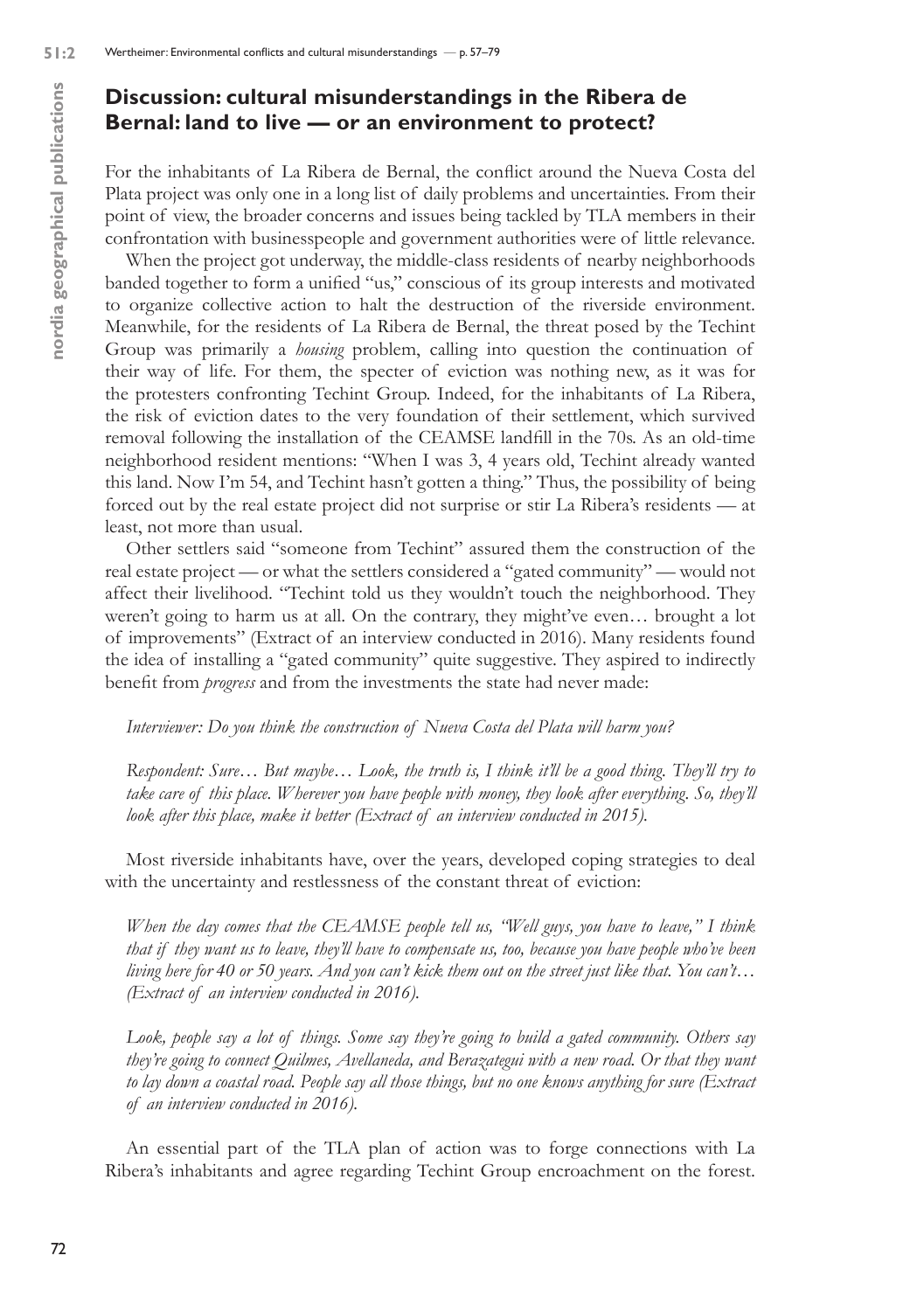TLA's goal was to involve the settlers in the defense of their territory — and have them view it as an *ecologically-valuable* zone, not just *habitable* space. However, no inhabitant of La Ribera ever participated in TLA's activities nor understood their proposal:

*Respondent: I know the environmentalists were building a dry toilet. They always go over there, but I don't know what they're looking for. Maybe a bit of soil from the river? But I don't know what they do.*

*Interviewer: And aren't you interested in knowing what they do?*

*Respondent: The truth is, no, not at all* 

*(Extract of an interview conducted in 2016).*

Likewise, despite numerous invitations, La Ribera's settlers have never felt compelled to participate in TLA's rainforest walks, which have been held for over ten years. "Nature," for these settlers, is an empty category.

It is simply the stage of their everyday lives. They live and deal with this environment and do not perceive "nature" from exteriority but by dwelling in it. To paraphrase Ingold, they know about the world "not by describing it from outside but by immersing themselves in it" (Ingold 2012). Indeed, no resident of La Ribera is even aware that the natural reserve under discussion — and which TLA is so diligently fighting to protect — is where their neighborhood is located. This is expressed throughout the following interview excerpts: "the natural reserve is further away. Nobody goes there. Only the boys go on walks, those *ecological* boys" (Extract of an interview conducted in 2016).

*I've never gone (to the natural reserve). I know it's by the beach, further away, between the trees. But I've never gone. You can see it's around the corner. They say it's beautiful… Those walks, they say they're very beautiful.* 

*(Extract of an interview conducted in 2016).*

Despite mutual collaboration and cordiality, the relationship between La Ribera's settlers and TLA's members is defined by *cultural misunderstandings* (Carman & González Carman 2019), which, as we said, "result from the fact that the various collectives that populate the world do not really understand the fundamental questions that engage other collectives" (Descola 2012: 409).

The above is exemplified by the testimony of one La Ribera resident:

*If the environmentalists are protesting, or something like that, sometimes we go, too… We look at them, but don't get involved. Everyone has their own opinion, but we disagree with them. They actually came here and introduced themselves. They said we had to take our children to school on horseback. They criticized us for demanding water supply or electricity. But we live here and want to live well. They have cars, but they park them under the bridge.* 

*(Extract of an interview conducted in 2016).*

TLA's environmentalists and La Ribera's inhabitants may exchange cordial words and solidarity, but the latter also feel a degree of resentment towards the former.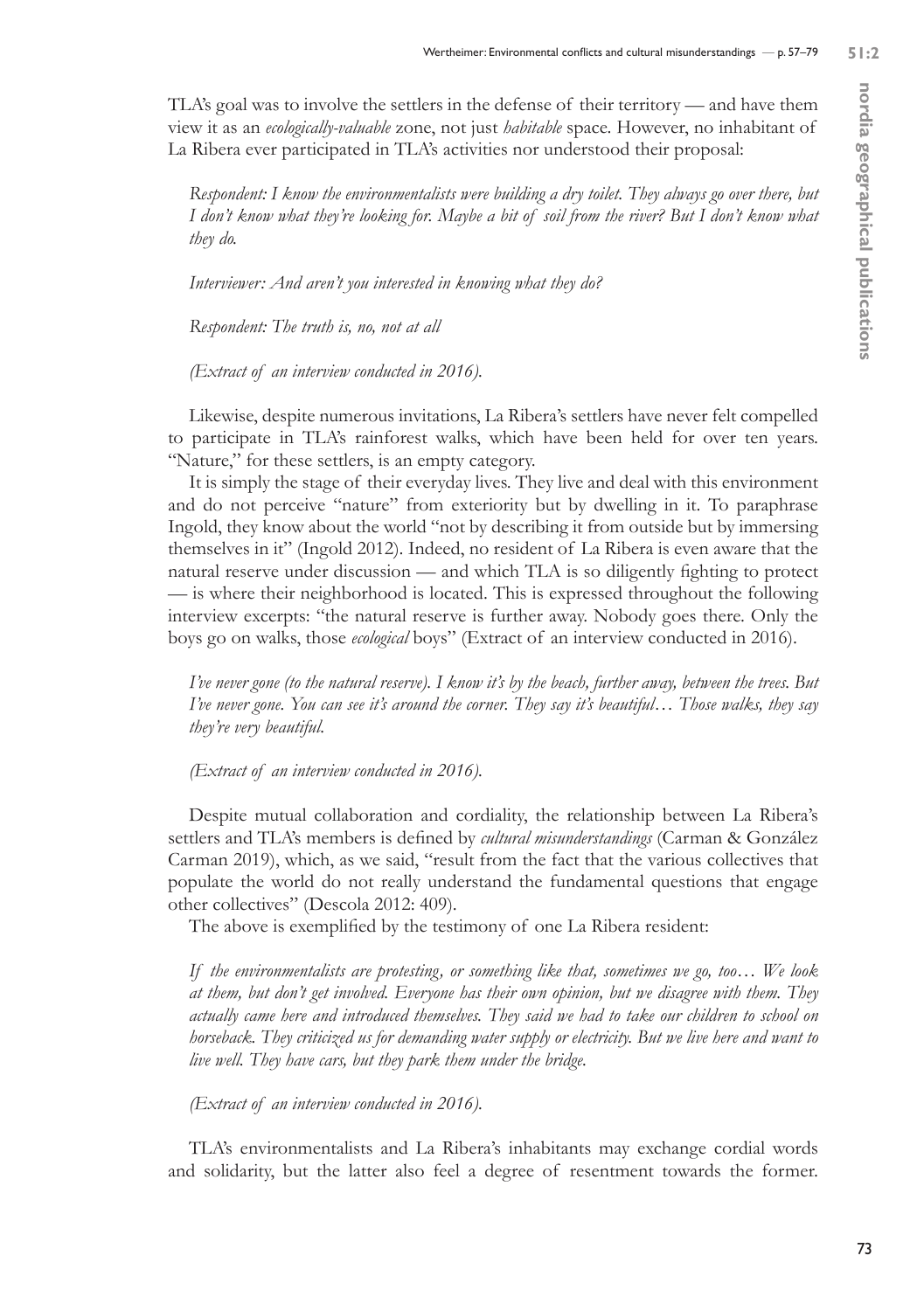They suspect the environmentalists, at some level, mean to "educate" them on how they should lead their lives. TLA's ecological messages and activities, utterly removed from the daily experiences and preoccupations of the settlers, are thus perceived as an imposition. As far as La Ribera's inhabitants are concerned, the environmentalists can embrace nature because they do not have to deal with it every day — or suffer the risk of losing everything or even dying in a *sudestada*. What is more, the environmentalists can choose to reject "progress," while the riverside settlers long for its arrival.

In short, the relationship between environmentalists and settlers is riddled with *misunderstandings*. All attempts by the former to bring La Ribera's inhabitants into the "environmental cause" were understood, by the latter, as partial acts of *symbolic violence*  (Bourdieu & Wacquant 2014). With their scientific knowledge, ingrained and naturalized as a *habitus*, the environmentalists ended up becoming the "environment's authorized spokespersons," holding a "superior epistemological position" (Carman & González Carman 2019). This came into conflict, repeatedly, with La Ribera's inhabitants and how they understood their own lives and surroundings. As mentioned before, TLA's strategic use of a *conservationist* discourse served to legitimize the cause in public debates. But this same discourse, and its conception of nature, hindered the possibility of engaging in a symmetrical dialogue with the inhabitants of La Ribera. Despite the many actions undertaken by TLA against the construction of Nueva Costa del Plata, in 2016, a provincial law was approved that gave the project, and Techint Group, legal authorization to proceed.

# **Conclusions**

In 2004, the riverside area of Quilmes and Avellaneda, in Buenos Aires, underwent a land valuation process. Since then, public debates have discussed how this territory may be used. Three major positions have arisen. First, there is the one held by Techint Group, which proposes a large-scale real estate project, Nueva Costa del Plata. This position is, in turn, supported by the administrations of Quilmes, Avellaneda, and Buenos Aires Province. It is a pro-development stance, advancing *growth, progress,* and *economic development* arguments.

As suggested in this article, the second position is the *environmentalist* stance, adopted by organizations mobilized against Techint Group's actions. This group, over the years, was nourished by new social actors — The Local Assembly (TLA) members among them — who rose to act to protect the local environment. Gradually, this contingent shifted to a *conservationist* viewpoint.

Finally, the residents of La Ribera de Bernal, a low-income settlement next to the CEAMSE landfill, make up the third group. However, they do not hold a single, well-defined position regarding the desirability of the Nueva Costa del Plata project. Instead, they have their own list of preoccupations — concerning their precarious housing conditions, their permanence within the neighborhood, and other everyday problems — which do not seem to be directly linked to environmental concerns.

The public partnership between Techint Group and local authorities of Quilmes, Avellaneda, and Buenos Aires Province points to an *urban extractivist process* that seeks to exploit the territorial capital of the coastal land to improve the urban competitiveness of the affected districts. Among their areas of interest, we find the Río de la Plata's sights,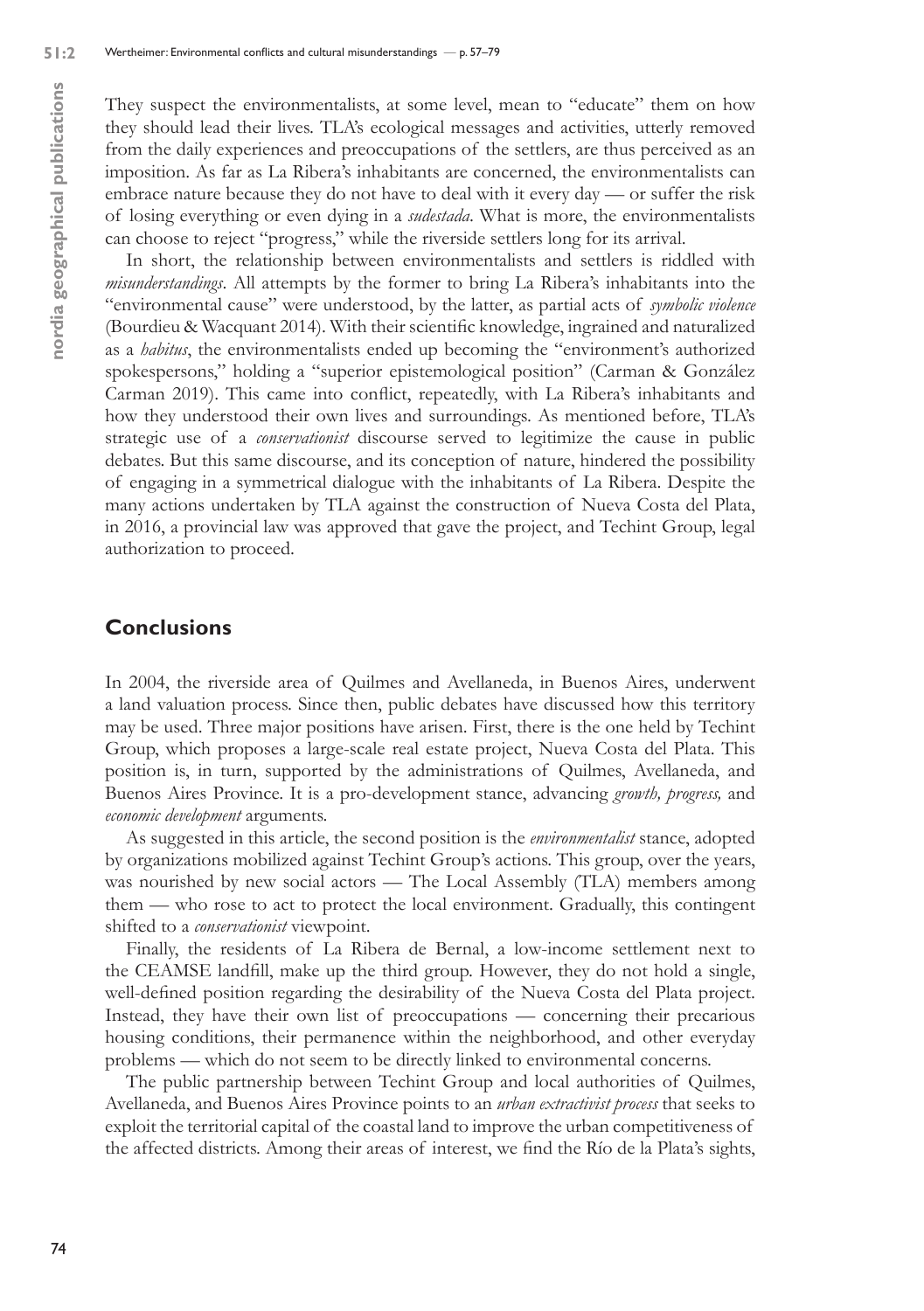the "virgin" forests of the Selva Marginal Quilmeña, numerous undeveloped hectares, and the zone's proximity to the Buenos Aires-La Plata highway, which guarantees a swift connection to the national capital.

The leading role of private investment in much of the refunctionalization of the coastal areas is part of a general trend, not an exception. To be economically profitable, urban interventions — and the housing and services they offer — are aimed at high-income segments. In this context, the provision of public spaces "open to all society" acquires merely secondary importance. Thus, the "recovery" of public spaces, according to Gorelik, ends up serving as a "progressive alibi" for "wild" urban neoliberalism (Gorelik 2008). While the public spaces generated by such projects do allow a certain amount of collective enjoyment, they also legitimize the consolidation of spatial inequalities and "enable a peaceful vision of wealth" (Svampa 2008b).

In consideration of its potential benefits, local governments disregarded the controversies and widespread disapproval sparked by the Nueva Costa del Plata project, principally among environmentalist groups and neighborhood organizations, who stand against real estate projects on the riverside area and favor the conservation of the local ecosystem.

Similarly to the wider trends seen in Latin America these past few years, TLA played a key role in organizing protests, with their famous walks along the riverbank in an area declared a natural reserve. However, despite its embrace of both environmental and social justice perspectives, this group had severe difficulties in interacting with the local settlers directly affected by the Techint project. Their praxis of "critical" environmentalism — which integrates environmental and social struggles — encountered additional difficulties and limitations. Anchored to a modern, naturalist framework, TLA's members could not avoid cultural misunderstandings when interacting with the inhabitants of La Ribera de Bernal and their thoughts and feelings about their own lives and surroundings.

As for the inhabitants of La Ribera, they did not feel spoken to by TLA's environmentalist claims. Similarly, the latter could not understand that La Ribera's settlers inhabit "nature" every day and do not conceptualize it from a distant, outside perspective. To better understand this point, we can bring up the findings of Gordillo (2018), who explains that people from low-income or popular sectors and who live near assets or beings with patrimonial value tend to be indifferent to the emphasis on preservation and reject the abstractions and sensibilities of the middle or upper classes.

Through an ethnographic approach, this article delved into the many meanings sparked by an environmental conflict. Being present at the site for long periods, interviewing, observing, and participating, made it possible to understand the particular ways in which actors rehearse strategies based on how they see and exist in the world which also leads them to equivocations and misunderstandings. This approach revealed the cultural misunderstandings and ontological disagreements that occur when, in such environmental conflicts, there is no consensus regarding the actual problem, the solution, or even the heart of the issue. Under certain circumstances, social, cultural and even ontological differences all conspire against the consolidation of a selfconscious sociopolitical collective — demonstrating the need for a cosmopolitics that can transcend the naturalist premises of modernity and cultural misunderstandings.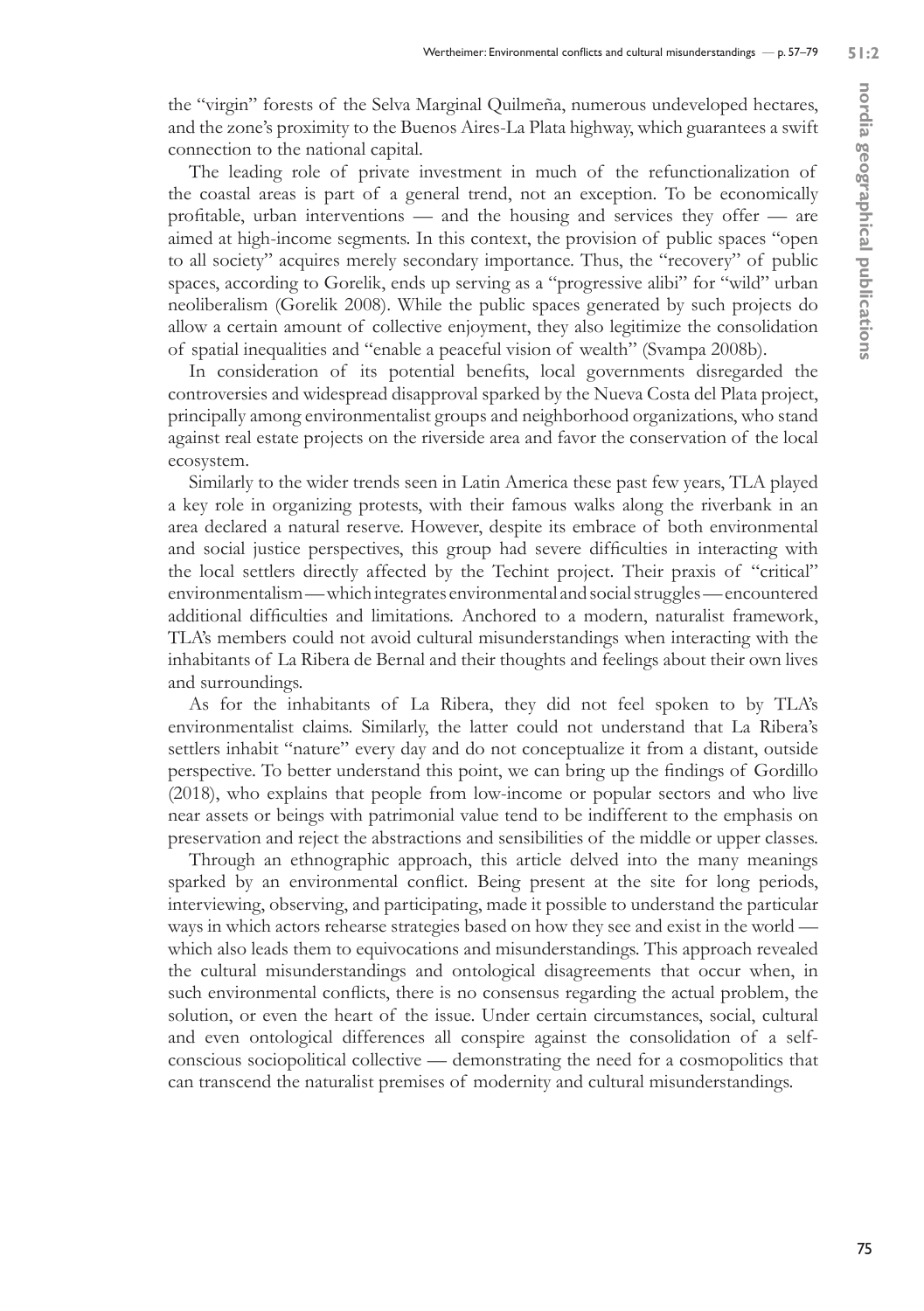# **Acknowledgements**

This article was written within the framework of the European Union's Horizon 2020 Research and Innovation Programme (Project CONTESTED\_TERRITORY, Marie Skłodowska-Curie Grant Agreement nº 873082).

# **Endnotes**

1. Sudestada ("Southeast blow") is the Argentine term for a weather phenomenon common to the Río de la Plata and surrounding regions, consisting of strong storms, brisk winds, and flooding rivers.

2. Native expression.

3. Typical South American hot drink.

4. According to environmentalist groups, these trucks are hired by local settlers to raise the ground level by burying demolition debris. They are allowed by local authorities who, in the long term, wish to "fill in" the entire wetland area for urban development.

# **References**

- Acselrad H, Campello do A Mello C & das Neves Bezerra G (2009) *O que é a justiça ambiental* [What is environmental justice]. Garamond, Rio de Janeiro.
- Azuela A (2006) *Visionarios y pragmáticos. Una aproximación sociológica al derecho ambiental* [Visionaries and pragmatists. A sociological approach to environmental law]. UNAM – Fontamara, México.
- Azuela A & Mussetta P (2009) Algo más que el ambiente. Conflictos sociales en tres áreas naturales protegidas de México [Something more than the environment. Social conflicts in three protected natural areas of Mexico]. *Revista de Ciencias Sociales* 16: 191–215.
- Barenboim C (2010) Dinámica inmobiliaria en la ciudad de Rosario (Período 1998 2009) [Real estate dynamics in the city of Rosario (Period 1998 - 2009)]. *Proyección* 8: 1–25.
- Bebbington DH & Bebbington A (2009) Actores y ambientalismos: conflictos socio-ambientales en Perú [Actors and environmentalisms: socio-environmental conflicts in Peru. Iconos. *Revista de Ciencias Sociales* 35: 117–128.
- Blaser M (2009a) The Threat of the Yrmo: The Political Ontology of a Sustainable Hunting Program. *American Anthropologist* 111(1): 10–20.
- Blaser M (2009b) Political Ontology: Cultural Studies without 'Cultures'? *Cultural Studies* 23(5–6): 873–896.
- Boltanski L & Chiapello E (2002) *The New Spirit of Capitalism*. Akal, Madrid.
- Bourdieu P & Wacquant L (2014) *An invitation to reflexive sociology*. Siglo XXI, Buenos Aires.
- Caravaca I & González G (2009) Las redes de colaboración como base del desarrollo territorial [Collaboration networks as the basis of territorial development]. *Scripta Nova. Revista Electrónica de Geografía y Ciencias Sociales*, XIII 289.
- Carman M (2017) *Las fronteras de lo humano: Cuando la vida humana pierde valor y la vida animal se dignifica* [The human frontier: When human life loses value and animal life is dignified]. Siglo XXI, Buenos Aires.
- Carman M & González Carman V (2020) Los límites de la divergencia entre saberes populares y expertos. El debate en torno a la conservación del delfín Franciscana y las prácticas pesqueras sustentables [The limits of the divergence between popular knowledge and experts: The debate around the conservation of the franciscana dolphin and the sustainable fishing practices]. *Maná* 26(3): 1–39.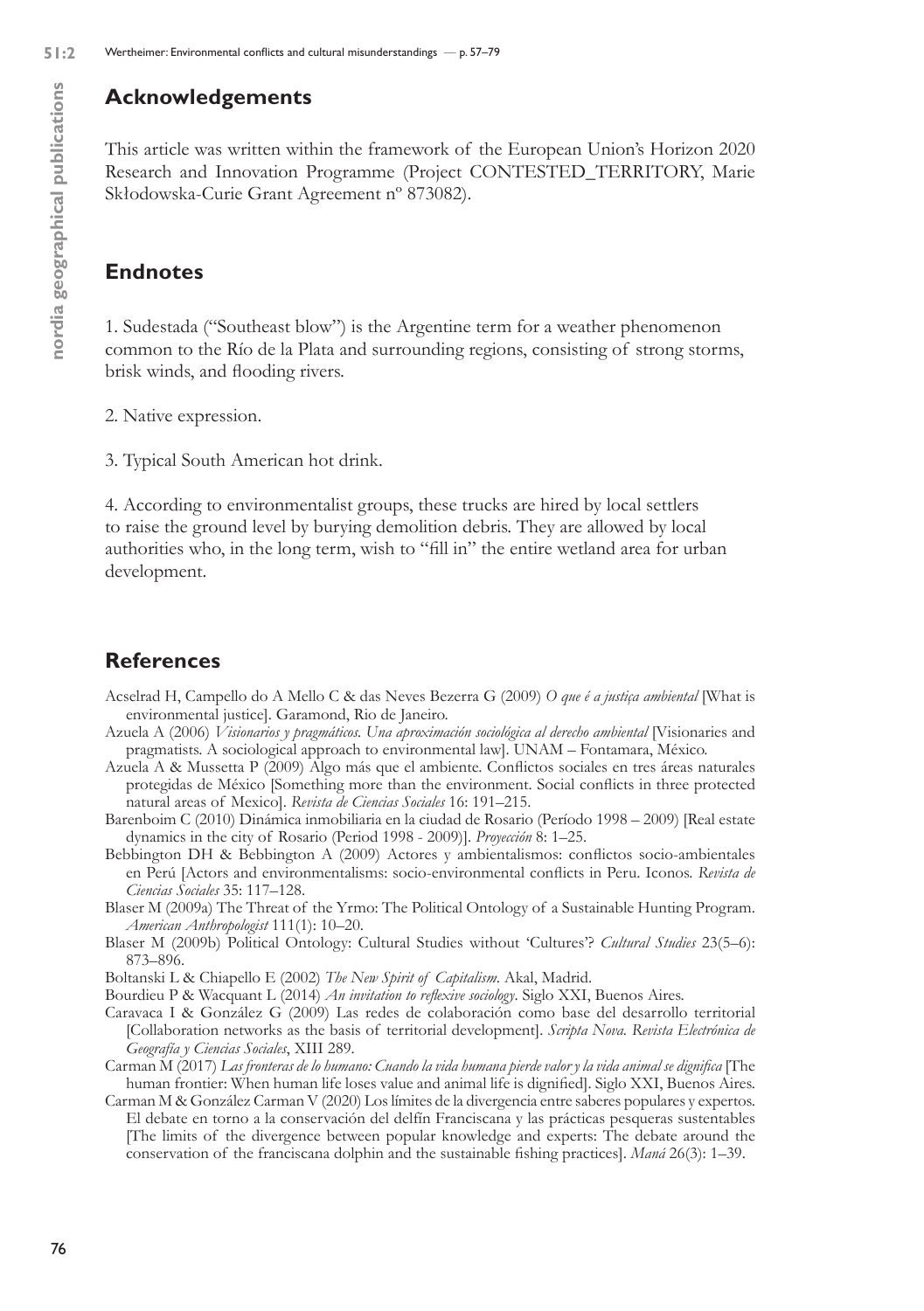- Carré MN & Fernández L (2013) ¿El Cinturón Ecológico? Análisis de una marca urbana que nunca existió [The Ecological Belt? Analysis of an urban brand that never existed]. *EURE* 39(117): 49–68.
- Cefaï D (2008) Los marcos de la acción colectiva. Definiciones y problemas [The frameworks of collective action. Definitions and issues]. La comunicación como riesgo: Sujetos, movimientos y memorias. *Relatos del pasado y modos de confrontación contemporáneo*s, 35–63 Ediciones Al Margen, Buenos Aires. Chateauraynaud F (2010) *Argumenter dans un champ de forces. Essai de balistique sociologique.* EHESS, Paris.
- Ciccolella P (1999) Globalización y dualización en la Región Metropolitana de Buenos Aires: Grandes inversiones y reestructuración socioterritorial en los años noventa [Globalization and dualization in the Metropolitan Region of Buenos Aires: Large investments and socio-territorial restructuring in the 1990s.]. *EURE* 76: 5–27.
- Cohen J (1985) Strategy and identity: new theoretical paradigms and contemporary social movements. *Social Research* 52(4): 3–42.
- Colmegna P & Matarazzo MC (2001) Una perspectiva antropológica sobre el Desarrollo [An Anthropological Perspective on Development]. *Revista Theomai* 3: 1–7.
- Converti R & de Marco (2010) *Nueva Costa del Plata. El waterfront de Buenos Aires* [Nueva Costa del Plata. The Buenos Aires waterfront]. Oficina Urbana.
- Cuenya B (2009) *Grandes proyectos urbanos, cambios en la centralidad urbana y conflicto de intereses. Notas sobre la experiencia argentina* [Large urban projects, changes in urban centrality and conflicts of interest. Notes on the Argentine experience], LASA XXVIII Latin American Studies Association International Congress – LASA, Rio de Janerio, 11 – 14 June.
- Cuenya B & Corral M (2011) Empresarialismo, economía del suelo y grandes proyectos urbanos: el modelo de Puerto Madero en Buenos Aires [Entrepreneurialism, land economy and large urban projects: the Puerto Madero model in Buenos Aires.]. *EURE* 37(111): 25–45.
- Descola P (2012) *Más allá de naturaleza y cultura* [Beyond nature and culture]. Amorrortu, Buenos Aires. Foladori G (2005) Una tipología del pensamiento ambientalista [A typology of environmental thought].
- *In* Foladori G & Pierri N (eds.) *¿Sustentabilidad? Desacuerdos sobre el desarrollo sustentable*, 81–128. Porrúa. Fundación Metropolitana (2011) Nueva Costa del Plata: desencuentros en y sobre el territorio [Nueva Costa del Plata: disagreements in and about the territory]. *Informe Digital Metropolitano*, 11 May 2011. www.metropolitana.org.ar/idm/nueva-costa-del-plata-desencuentros-en-y-sobre-el-territorio/ (accessed February 14, 2022).
- Girola MF (2006) Procesos de transformación urbana en la Región Metropolitana de Buenos Aires: una mirada sobre el avance de la ciudad-negocio [Urban transformation processes in the Metropolitan Region of Buenos Aires: a look at the progress of the business city]. *Intersecciones En Antropología. Facultad de Ciencias Sociales – UNCPBA* 7: 361–374.
- Gordillo G (2018) *Los escombros del progreso* [The rubble of progress]. Siglo XXI.
- Gorelik A (2008) El romance del espacio público [The romance of public space]. *Alteridades* 18(36): 33–45.
- Gudynas E (1992) Los múltiples verdes del ambientalismo latinoamericano [The multiple greens of Latin American environmentalism]. *Nueva Sociedad* 122: 104–115.
- Gudynas E (2012a) Debates sobre el desarrollo y sus alternativas en América Latina: Una breve guía heterodoxa [Debates on development and its alternatives in Latin America: A short heterodox guide]. *In* Lang M & Mokrani D (eds.) *Más Allá del Desarrollo. Grupo Permanente de Trabajo sobre Alternativas al Desarrollo*, 21–54. Ediciones Abya Yala.
- Gudynas E (2012b) Estado compensador y nuevos extractivismos [Compensatory state and new extractivisms]. *Nueva Sociedad* 237: 128–146.
- Guevara T (2015) *¿La ciudad para quién? Transformaciones territoriales, políticas urbanas y procesos de producción del hábitat en la ciudad de Buenos Aires (1996-2011)* [The city for whom? Territorial transformations, urban policies and habitat production processes in the city of Buenos Aires (1996-2011)]. Universidad Autónoma de México.
- Harvey D (1996) *Justice, Nature, and the Geography of Difference.* Wiley-Blackwell, Hoboken.
- Harvey D (2007) From managerialism to entrepreneurialism: the transformation in urban governance in late capitalism. *In* Harvey D (ed.) *Espacios del capital*. Akal.
- Herzer H (2008) *Con el corazón mirando al sur: Transformaciones en el sur de la ciudad de Buenos Aires* [With the heart facing south: Transformations in the south of the city of Buenos Aires]. Espacio Editorial, Buenos Aires.
- Ingold T (2012) *Ambientes para la vida. Conversaciones sobre humanidad, conocimiento y antropología* [Environments for life. Conversations about humanity, knowledge and anthropology.]. Trilce, Montevideo.

Laclau E (2005) *La razón populista* [The populist reason]. Fondo de Cultura Económica, Buenos Aires. Lavaca (2013) *A toda costa. Editorial Lavaca.* Retrieved from: http://www.lavaca.org/mu65/a-toda-costa/.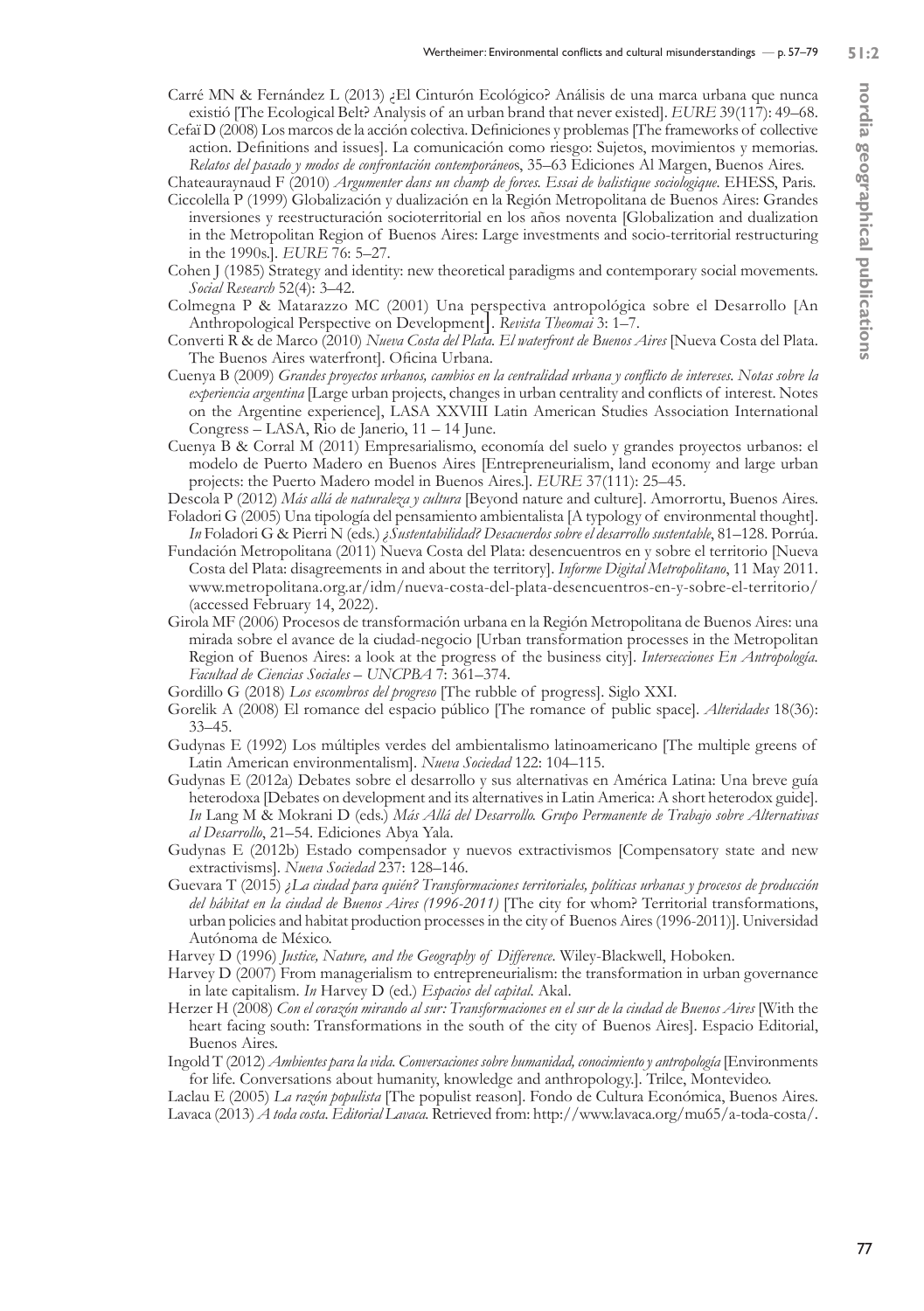- Mançano Fernandes B (2005) Movimientos socioterritoriales y movimientos socioespaciales Contribución teórica para una lectura geográfica de los movimientos sociales [Socio-territorial movements and socio-spatial movements Theoretical contribution for a geographical reading of social movements.]. *OSAL. Observatorio Social de América - CLACSO* 6(16): 273–283.
- Martinez-Alier J (2006) Los conflictos ecológico-distributivos y los indicadores de sustentabilidad [Ecological-distributive conflicts and sustainability indicators]. *Polis. Revista Latinoamericana* 13: 1–15.
- Martínez-Alier J (2009) Conflictos ecológicos por extracción de recursos y por producción de residuos [Ecological conflicts due to resource extraction and waste production]. *Letras Verdes. Revista Latinoamericana De Estudios Socioambientales* 3: 8–10.
- Milton K (2001) Ducks out of water. Nature conservation as boundary maintenance. *In* Knight J (ed.) *Natural enemies: people-wildlife conflicts in Anthropological perspective*, 229–246. Routledge, Abingdon.

Naess A (1992) The Three Great Movements. *The Trumpeter: Journal of Ecosophy* 9(2): 86–88.

- Nardacchione G (2005) La paradoja de las protestas vecinales bajo el menemismo: ¿cómo generalizar la protesta defendiendo lo propio? [The paradox of neighborhood protests under Menemism: how to generalize the protest while defending the same?] *In* Schuster F, Naischtat F, Nardacchione G & Pereyra S (eds.) *Tomar la palabra. Estudios sobre protesta social y acción colectiva en la Argentina contemporánea*  [Talk in public. Studies on social protest and collective action in contemporary Argentina], 193– 216. Prometeo.
- Nygren A (1999) Local knowledge in the Environment–Development discourse: From dichotomies to situated knowledges. *Critique of Anthropology* 19(3): 267–288.
- O'Connor M (1994) El mercadeo de la naturaleza. Sobre los infortunios de la naturaleza capitalista [The marketing of nature. On the misfortunes of capitalist nature]. *Ecología Política. Cuadernos de Debate Internacional* 7: 15–34.

Pírez P (2006) La privatización de la expansión metropolitana en Buenos Aires [The privatization of the metropolitan expansion in Buenos Aires]. *Economía, Sociedad y Territorio* 6(21): 31–54.

Reboratti C (2000) *Ambiente y sociedad* [Environment and society]. Airel, Buenos Aires.

- Reese E (2017) Extractivismo urbano en la Región Metropolitana de Buenos Aires: resistencia a los atropellos del mercado de suelo a la luz de la ley 14.449 de acceso justo al hábitat [Urban extractivism in the Metropolitan Region of Buenos Aires: resistance to abuses by the land market in light of Law 14,449 on fair access to habitat]. *In* Vásquez Duplat AM (ed.) *Extractivismo Urbano. Debates para una construcción colectiva de las ciudades*, 40–48. Fundación Rosa Luxemburgo, Ceapi, El Colectivo.
- Ringuelet RA (1955) Panorama zoogeográfico de la Provincia de Buenos Aires [Zoogeographic outlook of the Province of Buenos Aires]. *Notas Del Museo, Universidad Nacional de Eva Perón, Zoología* 18(156): 1–15.
- Sachs W (1997) *Arqueología de la idea de desarrollo* [Archeology of the idea of development]. Envío. Información Sobre Nicaragua y Centroamérica 185.
- Schuster F (2005) *Tomar la palabra: Estudios sobre protesta social y acción colectiva en la Argentina contemporánea*  [Talking in public. Studies on social protest and collective action in contemporary Argentina]. Prometeo, Buenos Aires.
- Seoane J, Taddei E & Algranati C (2013) *Extractivismo y crisis climática en América Latina* [Extractivism and the climate crisis in Latin America]. Ediciones Herramienta – Editorial El Colectivo, Buenos Aires.
- Silvestri G (2011) Prólogo. La sensibilidad del plan [Foreword. The sensitivity of the plan]. *In* Fedele J (ed.) *El río en la ciudad del plan*, 7–14. Universidad Nacional del Litorial.
- Stengers I (1997) *La guerre des Sciences. Cosmopolitiques* I [The War of Sciences. Cosmopolitics I]. La Découverte.

Stengers I (2000) *The Invention of Modern Science*. University of Minnesota Press.

- Stengers I (2005) The Cosmopolitical proposal. *In* Latour B & Weibel P (eds.) *Making Things Public*, 994–1003. MIT Press, Cambridge.
- Stone CN (1993) Urban Regimes and the Capacity to Govern: A Political Economy Approach. *Journal of Urban Affairs* 15(1): 1–28.
- Svampa M (2001) *Los que ganaron. La vida en los countries y barrios privados* [Those who won. The life in gated communities]. Biblos, Buenos Aires.
- Svampa M (2008a) La disputa por el desarrollo. Territorios y lenguajes de valoración [The dispute for development. Territories and valuation languages]. *In* Svampa M (ed.) *Cambio de época. Movimientos sociales y poder político*, 93–114. Siglo XXI, Buenos Aires.
- Svampa M (2008b) Puerto Madero como metáfora del progresismo [Puerto Madero as a metaphor for progressivism]. *In* Svampa M (ed.) *Cambio de época. Movimientos sociales y poder político*, 221–228. Siglo XXI, Buenos Aires.
- Svampa M (2017) *Del cambio de época al fin de ciclo* [From the change of epoch to the end of the cycle]. EDHASA, Buenos Aires.